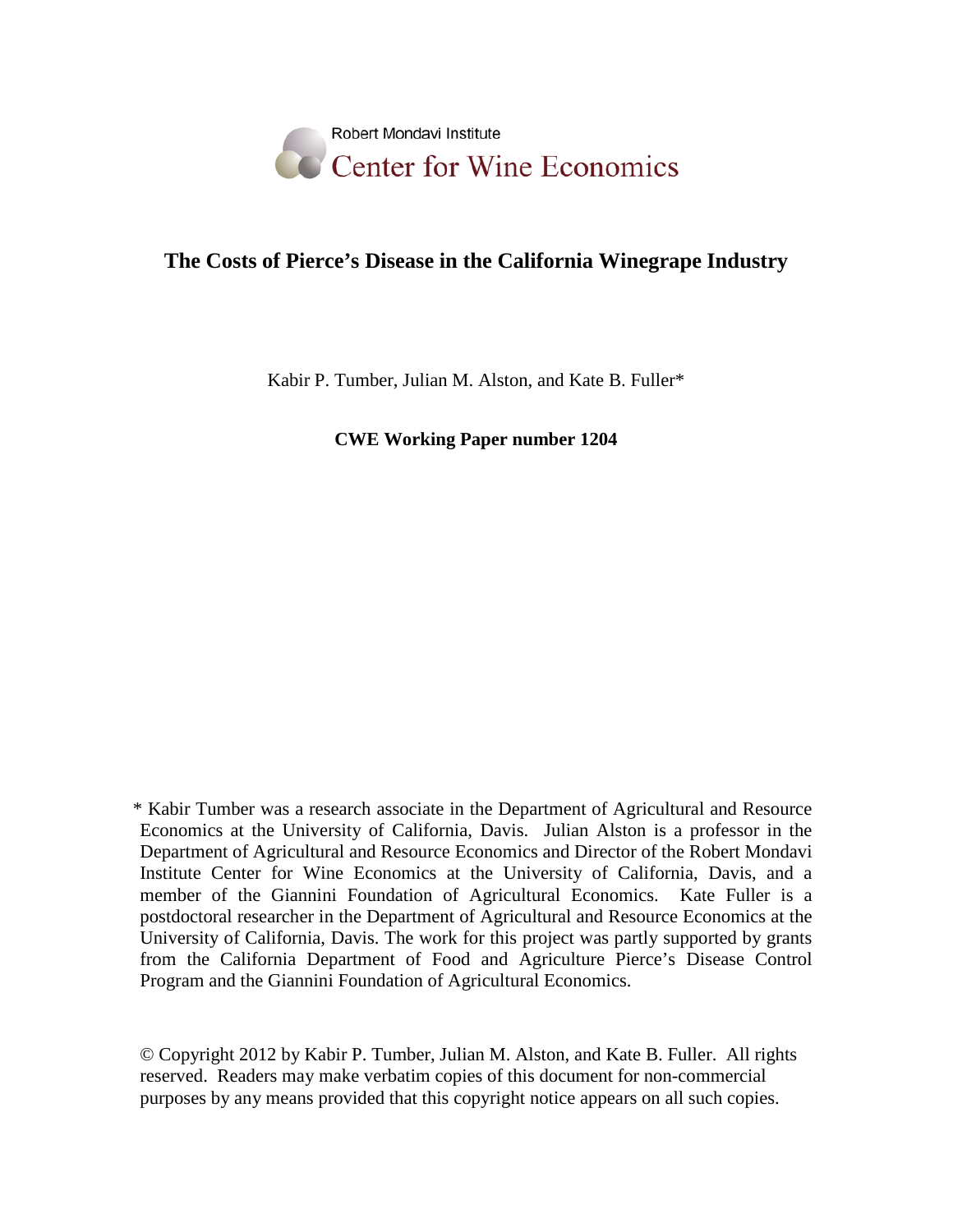#### **1. Introduction**

Pierce's Disease (PD), caused by a strain of the bacteria *Xylella fastidiosa (Xf),*  was first reported in the 1880s*. Xylella* blocks the xylem, or water-conducting system of a grapevine, leading to vine death, usually between one and five years after the plant becomes diseased.This disease threatens an industry with a farm value of production exceeding \$3 billion per year. It imposes significant annual costs on the industry through losses of vines and the cost of efforts to mitigate the damage. Further significant costs are borne by the broader community in providing public programs that aim to contain the problem and develop longer-term solutions, and by the citrus, nursery, and grape industries in complying with those programs.

Until recently, PD was regarded as just one of many chronic diseases in the winegrape industry, always present and occasionally worse than usual. This was so when the only insect vectors for the disease were native sharpshooters. Major concerns about PD grew after a devastating outbreak in the Temecula Valley in southern California in the late 1990s, spread by a new non-native vector, the glassy-winged sharpshooter (*Homalodisca vitripennis*, GWSS). In response to these concerns, extensive programs were created to manage PD/GWSS in southern California, and to prevent the spread of the GWSS into other areas, especially into the highly-valued Napa and Sonoma Valleys, but also the contiguous southern San Joaquin Valley from which a large share of the total volume of California wine is produced, along with table and raisin grapes.

Since the inception of these programs in the late 1990s, tens of millions dollars of public and private funds have been spent each year to prevent the spread of sharpshooters and PD, and mitigate its effects. In this paper, we quantify the costs of these efforts to prevent and contain the spread of PD/GWSS and the costs of losing vines to PD.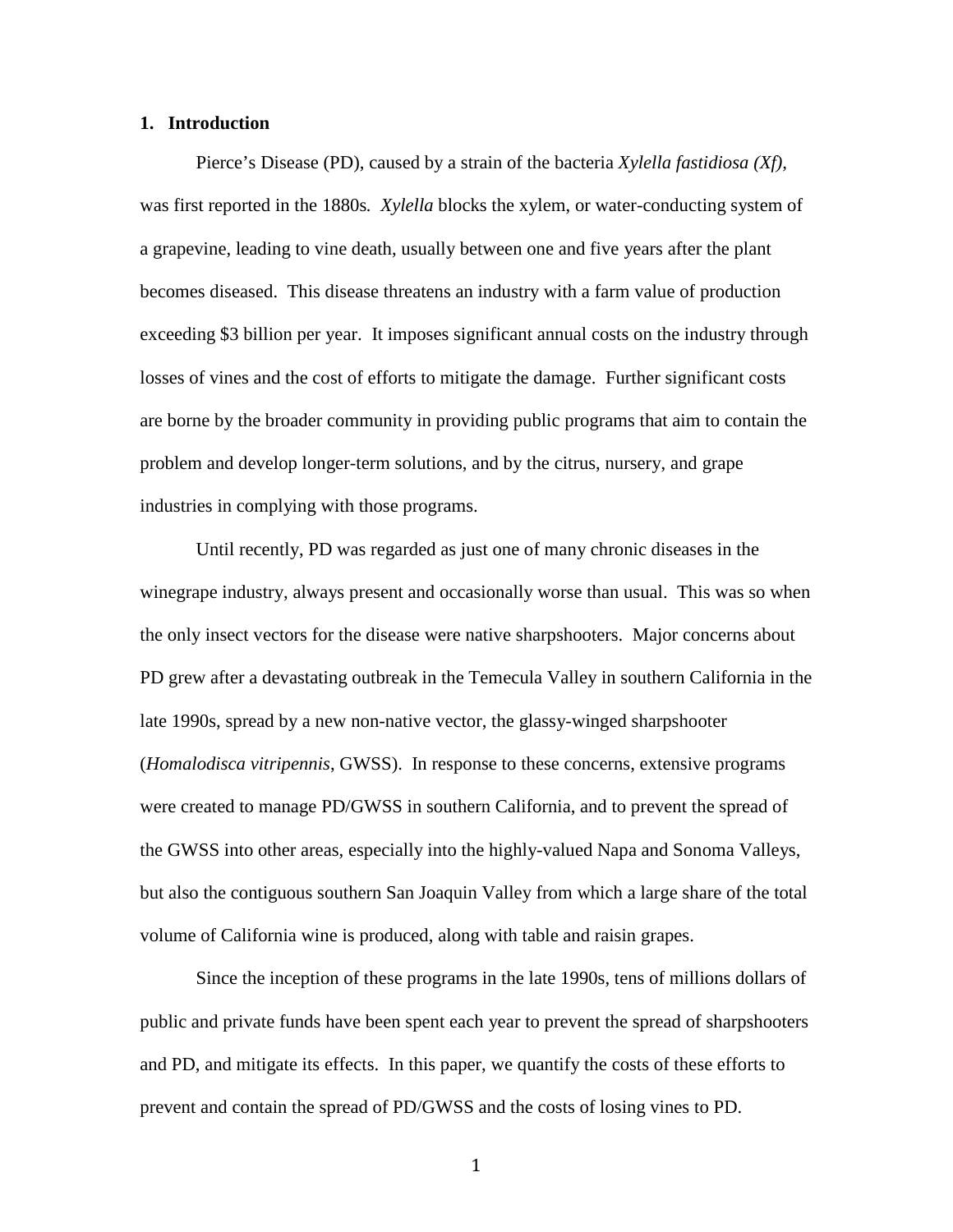#### **2. Pierce's Disease and its Vectors**

PD has caused vine death almost from the very beginning of the wine industry in California, as discussed and documented by Olmstead and Rhode  $(2008)$ .<sup>[1](#page-2-0)</sup> In 1857 the Los Angeles Vineyard Society settled in the Santa Ana Valley with initial funds of \$100,000. The settlement produced its first vintage in 1860, yielding about 2,000 gallons of wine. Production increased rapidly and attracted further investment and growth. By 1883, the region was home to fifty wineries, approximately 10,000 acres of vines, and annual production of about 1.2 million gallons of wine. Within a few years of 1883, however, most of the vines had inexplicably died. Farmers unsuccessfully tried altering their methods of farming, including spraying, dusting, and pruning to combat vine death. The disease spread to neighboring areas and contributed to the eventual demise of commercial grape culture in southern California.

In May 1889 the United States Department of Agriculture (USDA) dispatched Newton B. Pierce, to Santa Ana to determine the cause of vine death. After extensive research, in 1891 Pierce concluded that the disease was unknown, and that it was probably caused by a microorganism, for which a cure was not available. Pierce's conclusion closed investigations into the disease for almost 50 years.

The causal agent that mysteriously killed the grape vines in Santa Ana, presently referred to as Pierce's Disease, and its insect vectors were not identified until recently. It is now known that the bacterium *Xylella fastidiosa* causes PD, and is spread by a variety of leafhopper insects, called sharpshooters. Sharpshooters obtain nutrients by feeding on plant fluids in the water-conducting tissues of a plant (xylem). Their feeding alone does

<span id="page-2-0"></span><sup>&</sup>lt;sup>1</sup> The discussion in this paragraph and the next draws extensively on Olmstead and Rhode (2008).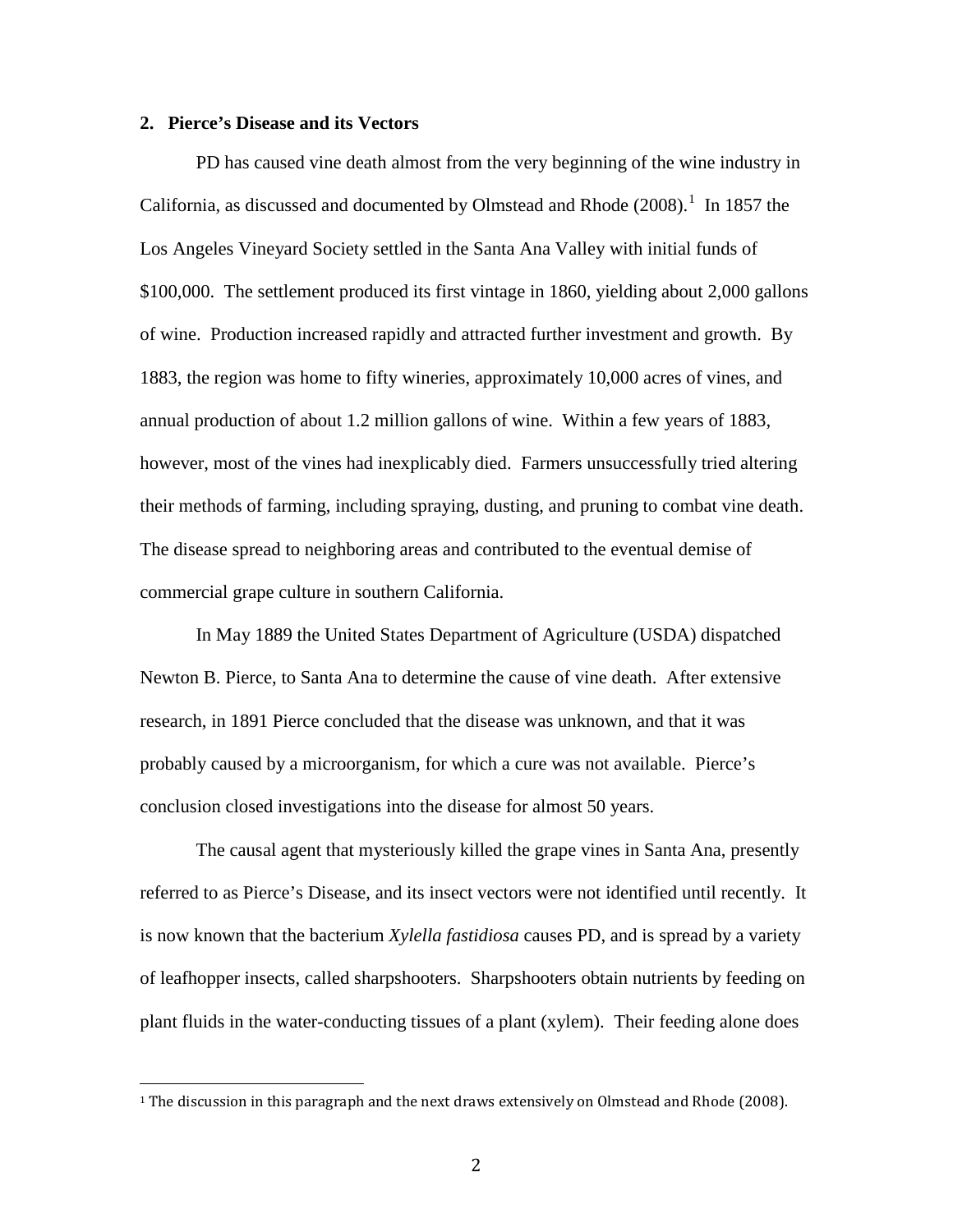not usually inflict significant plant damage, although in some cases the sharpshooter feeding causes significant water loss in citrus trees. However, when a sharpshooter feeds on a PD-infected plant, the bacteria can become attached to its mouthparts. Over time, the bacteria colonize the insect's foregut, and can be spread to other plants as it feeds, thus vectoring PD [\(University of California Integrated Pest Management, 2008\)](#page-18-0).

Several sharpshooters are native to California. Among these, the blue-green sharpshooter (*Graphocephala atropunctata*, BGSS) has been present in the Napa Valley for over 100 years. Riparian areas provide the main breeding habitat for BGSSs, although irrigated landscaped areas can also host breeding populations[\(Pierce's](#page-18-1)  [Disease/Riparian Habitat Workgroup, 2000\)](#page-18-1). The BGSSs migrate out of riparian areas in the spring and into vineyards where they can vector PD. BGSSs have a limited flight range; they do not fly far from where they hatch [\(University of California Integrated](#page-18-0) Pest [Management, 2008\)](#page-18-0).<sup>[2](#page-3-0)</sup>

The glassy-winged sharpshooter (*Homalodisca vitripennis*, GWSS) was inadvertently introduced to southern California in the early 1990s; its native habitat is in the southeastern United States and Northern Mexico ([\(Purcell and Almeida, 2010\)](#page-18-2). It is likely that the insect first arrived in southern California as an egg mass in ornamental or agricultural plant foliage. The GWSS can live in many habitats, including agricultural crops, urban landscapes, native woodland, and riparian vegetation. The GWSS has a strong preference for citrus groves as a host; however specific hosts can vary

<span id="page-3-0"></span> <sup>2</sup> Green sharpshooters and red-headed sharpshooters also pose a threat to California vineyards, but significantly less than the BGSS. Green sharpshooters prefer dairy pastures, permanent grasses, and continuously irrigated areas, and subsist mainly on watergrass, bermudagrass, Italian rye, perennial rye, and fescue. Red-headed sharpshooters almost exclusively breed and feed in areas where bermudagrass grows. Vineyards are incidental hosts of these two grass-feeding sharpshooters [\(University of California Integrated](#page-18-0)  [Pest Management, 2008\)](#page-18-0).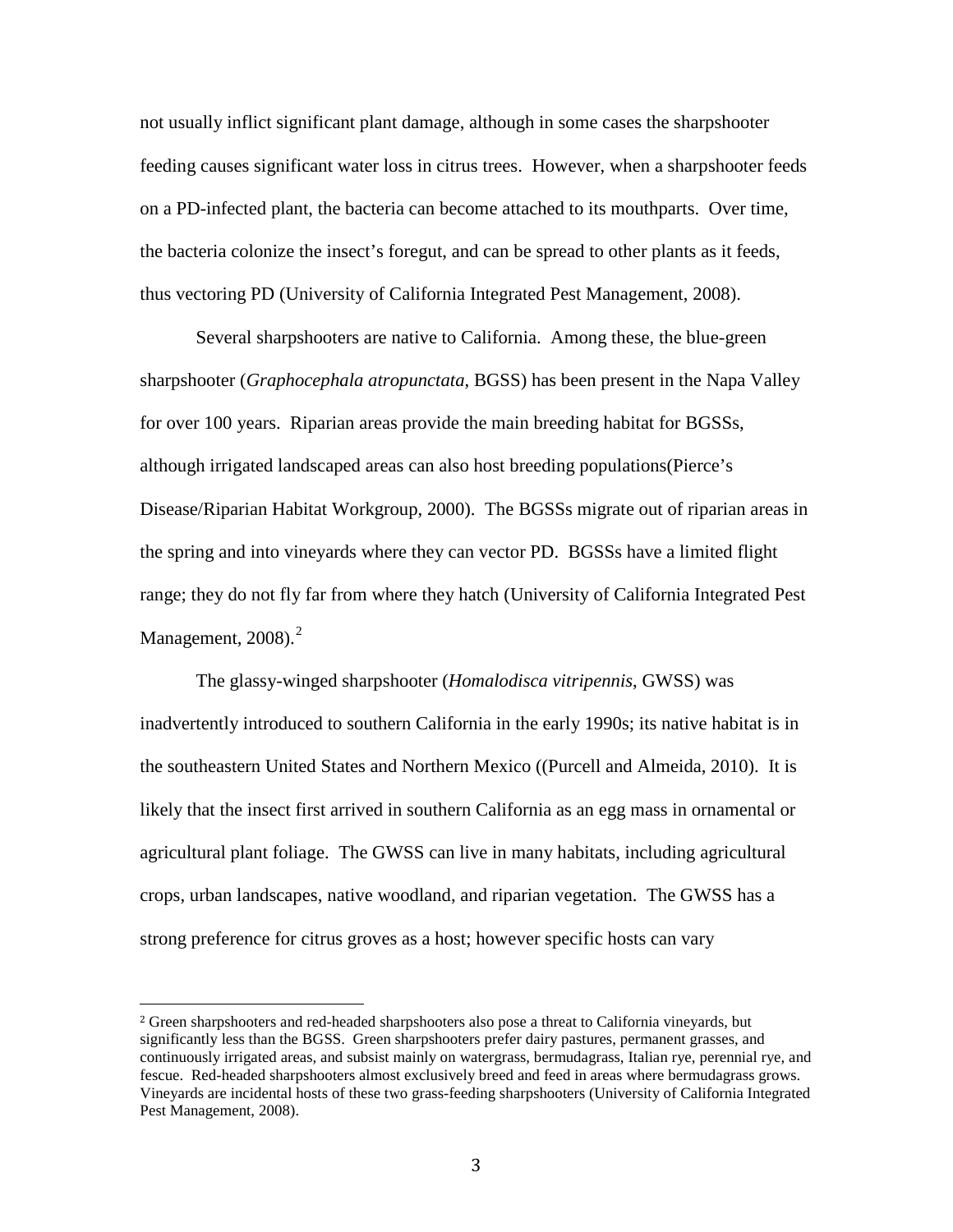significantly to include woody ornamentals (shrubs and trees), and annual and perennial herbaceous plants. The GWSS also has the ability to fly a quarter mile or more without stopping, making it a highly mobile threat. In southern California and the San Joaquin Valley, the GWSS has at least two generations per year [\(University of California](#page-18-0)  [Integrated Pest Management, 2008\)](#page-18-0).

#### **3. Regional Profiles of Winegrape Production and Pierce's Disease**

California production of grapes of all types was valued at approximately \$3.2 billion in 2010, of which winegrapes accounted for nearly \$2.1 billion or 74% of the total [\(California Department of Food and Agriculture, 2010a\)](#page-17-1). In this study, we focus on the impact of PD on the winegrape industry, which accounts for the majority of grape acreage and value in California (Table 1) and an even greater share of the costs of PD.

California's winegrape production is regionally diverse, with substantial variation in the cultural methods used, yield per acre, and value per ton, and variation also in the susceptibility of the vineyard to damage from PD and the prevalence of different species of sharpshooters. Reflecting this diversity, data on winegrape production are available for a total of 17 crush districts. For the purposes of the present analysis, we have divided California into six distinct regions that differ in terms of economic aspects of winegrape production and susceptibility to PD. These regions are described in Table 1 and Figure 1. Regional details on the value of production of winegrapes, average price, yield, and bearing acres are given in Table 2.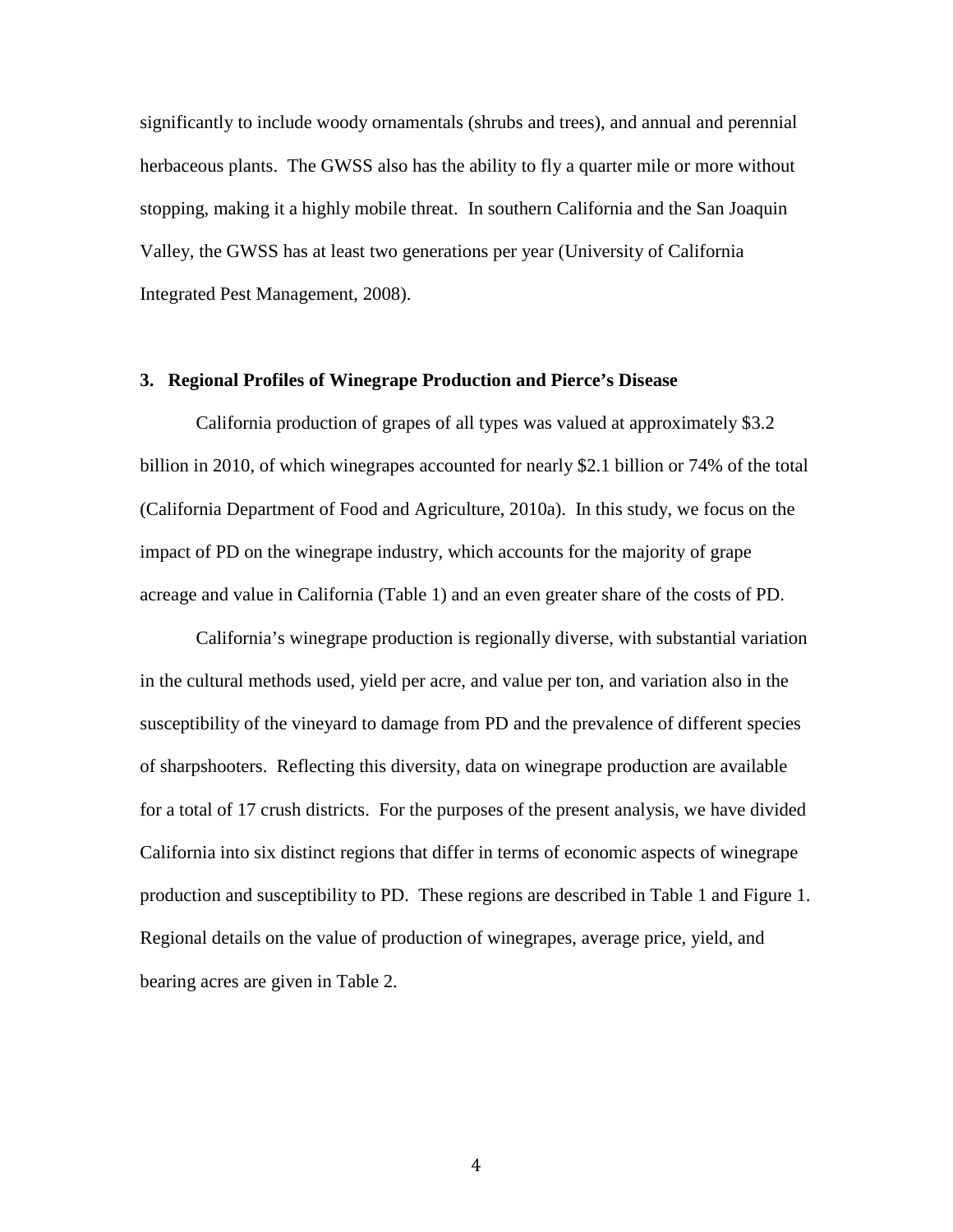#### *a. Southern California*

Southern California is the smallest producing region: in 2010, it accounted for less than 1 percent of crush value and volume (\$4.74 million and 4,000 tons), but it has been a hot spot for PD and the GWSS since 1999. In 1999 vineyards in the Temecula Valley, in Riverside County, began suffering great losses from PD after the non-native GWSS had entered the area and began vectoring the disease with devastating speed. By the end of August 1999, over 300 acres of grapevines had Pierce's Disease, and by 2002 the statewide vineyard acreage lost to PD exceeded 1,100 acres [\(California Department](#page-17-2)  [of Agriculture, 2009\)](#page-17-2).

The GWSS is a highly mobile and adaptable threat to the grape industry. Its rapid population growth in the winter substantially increases the ability of the GWSS to vector PD in vineyards [\(University of California Integrated Pest Management, 2008\)](#page-18-0). Although efforts to limit the size of the GWSS population in Temecula and mitigate its effects have been largely successful in many ways, the GWSS still remains a major threat in the eyes of many vineyard owners and policymakers. [3](#page-5-0) The GWSS exists in other parts of southern California, but has not become well established except in Temecula.

#### *b. Napa-Sonoma*

In 2010 the Napa-Sonoma region produced approximately 10 percent of total crush volume but 35 percent of total value of California winegrapes [\(National](#page-17-3)  [Agricultural Statistics Service, 2011\)](#page-17-3). PD, vectored by the BGSS, causes significant chronic losses in this region, especially in vineyards adjacent to riparian areas where the

<span id="page-5-0"></span><sup>&</sup>lt;sup>3</sup> Conversely, some stakeholders in the area say they are not as concerned with the threat, given that effective materials (such as Imidicloprid) are available to prevent population growth and spread. What is less clear is whether these individuals would become more concerned if the current program were withdrawn under which the government arranges for Imidacloprid to be applied in neighboring citrus groves, and pays for the cost of doing so.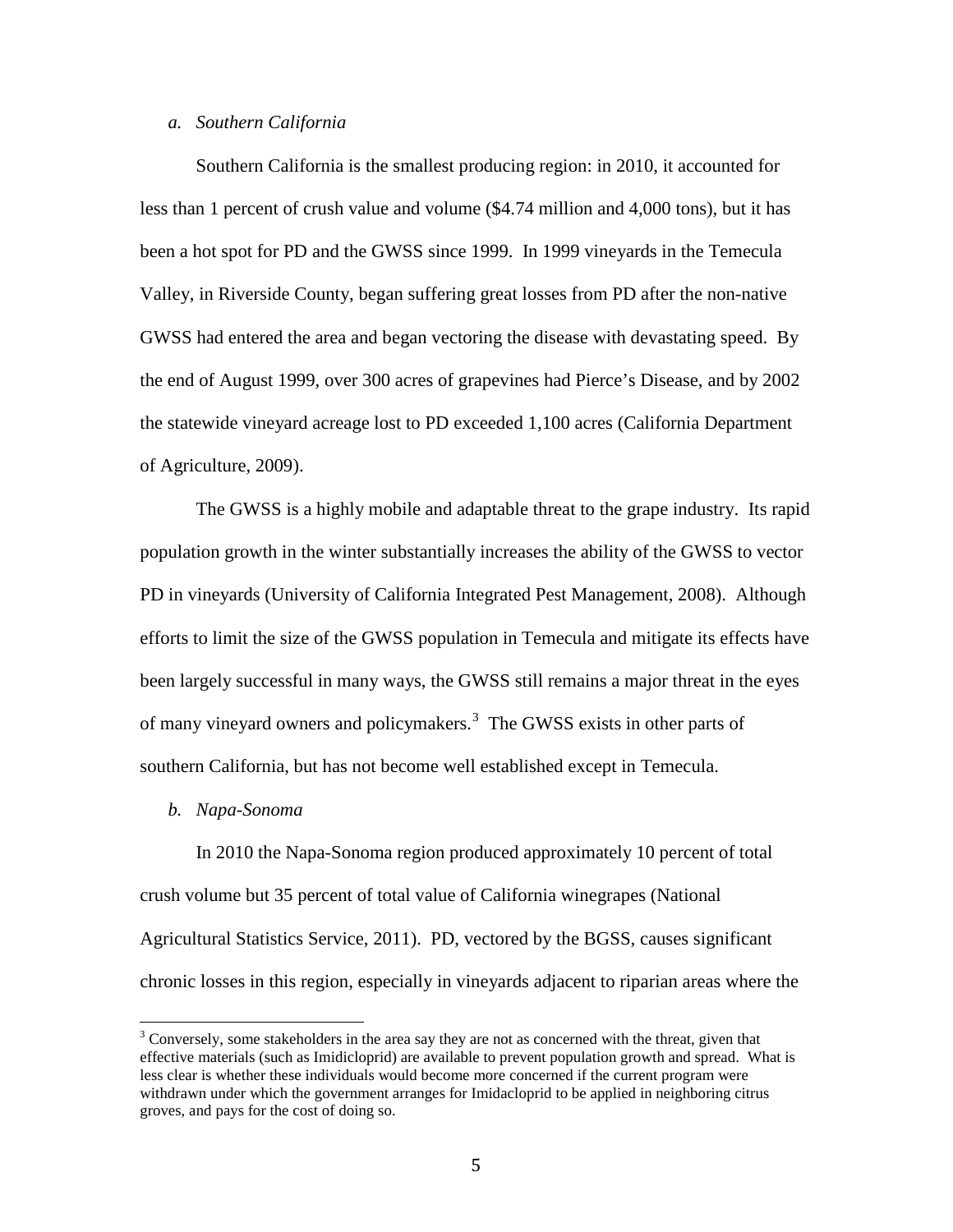BGSS does most of its feeding; here, effective pesticides are lacking because of the regional climate and dominant soil types. Some growers have undertaken extensive riparian revegetation efforts to remove host plants (often non-native) of the BGSS and replace them with native non-host plants, but this process is quite costly and complicated. Extensive programs have been established to prevent the spread of the GWSS into northern California vineyards.

# *c. Coastal*

The other Coastal Valleys together comprise the second-largest winegrape region in California, producing about 18 percent of total volume, and 28 percent of crush revenue in 2010. This has been the fastest growing winegrape region in California over the past 10 to 15 years, with acreage nearly doubling from 66,000 acres in 1997 to 125,000 acres in 2010 [\(National Agricultural Statistics Service, 1995–2012\)](#page-17-4). PD is present in these areas, but with very low prevalence. Presently, native sharpshooters such as the Blue-Green and Willow Sharpshooters are the primary vectors of PD. Small hotspots of PD exist in parts of San Luis Obispo, Santa Barbara, Ventura, and Mendocino counties, but the damage has not been extensive enough to warrant taking precautionary measures to stop PD spread. Growers tend to avoid planting vineyards in the hotspots.

*d. San Joaquin Valley South*

In 2010, the southern portion of the San Joaquin Valley produced approximately half of California's wine crush volume, and about 22 percent of the wine crush value. In addition to winegrapes, the Southern San Joaquin Valley produces nearly all of California's raisin and table grapes. PD pressure in the Southern San Joaquin Valley is not as severe as in either the Napa Valley or Temecula. Nevertheless, great measures are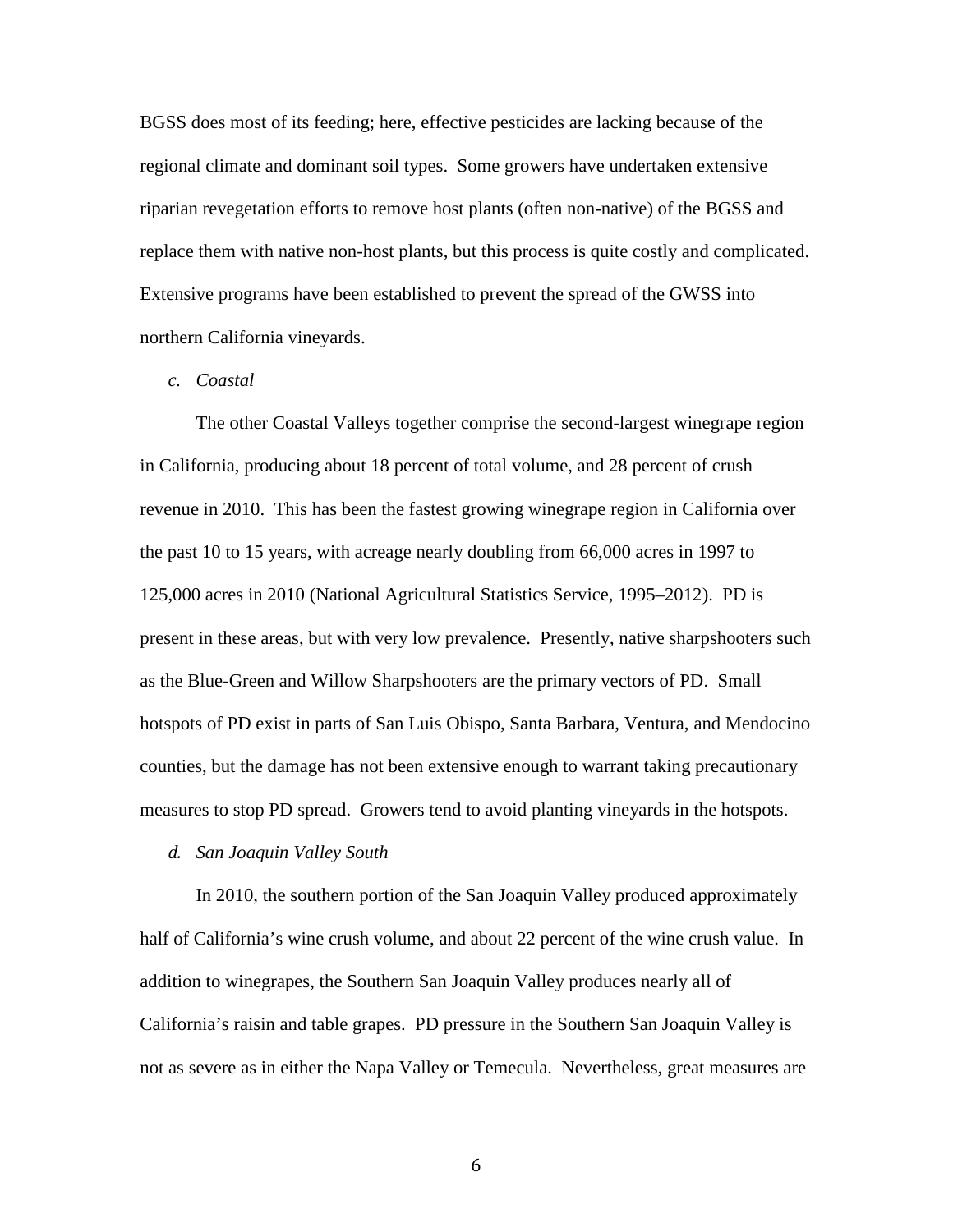being undertaken to prevent PD outbreaks in the area and to prevent the northward migration of the GWSS, particularly in view of the close proximity to Temecula with its abundant GWSS population.

# *d. San Joaquin Valley North*

In 2010, the Northern portion of the San Joaquin Valley produced about 20 percent of crush volume, 14 percent of California's winegrape crush value. Here, PD pressure is relatively low, partly because of the programs and policy that have worked to prevent the northward migration of the GWSS.

# *e. Northern California*

Northern California and the Sierra Foothills account for a small share of California winegrape production—about 2 percent of the total crush volume and about 1.6 percent of the total crush value. The region has had minor instances of PD and no cases of GWSS. It is widely held that GWSS would not sustain a population over the winter because of the cold temperatures.

#### **4. Programs**

Since the PD/GWSS outbreak in Temecula in 1999-2000, several programs have been initiated to help prevent the spread of GWSS and mitigate losses to PD in California.

#### *a. Research*

In 2006 the University of California Pierce's Disease Research Grants Program was established with funding from the USDA Cooperative State Research, Education, and Extension Service, to allocate funds to research aimed at preventing the spread of PD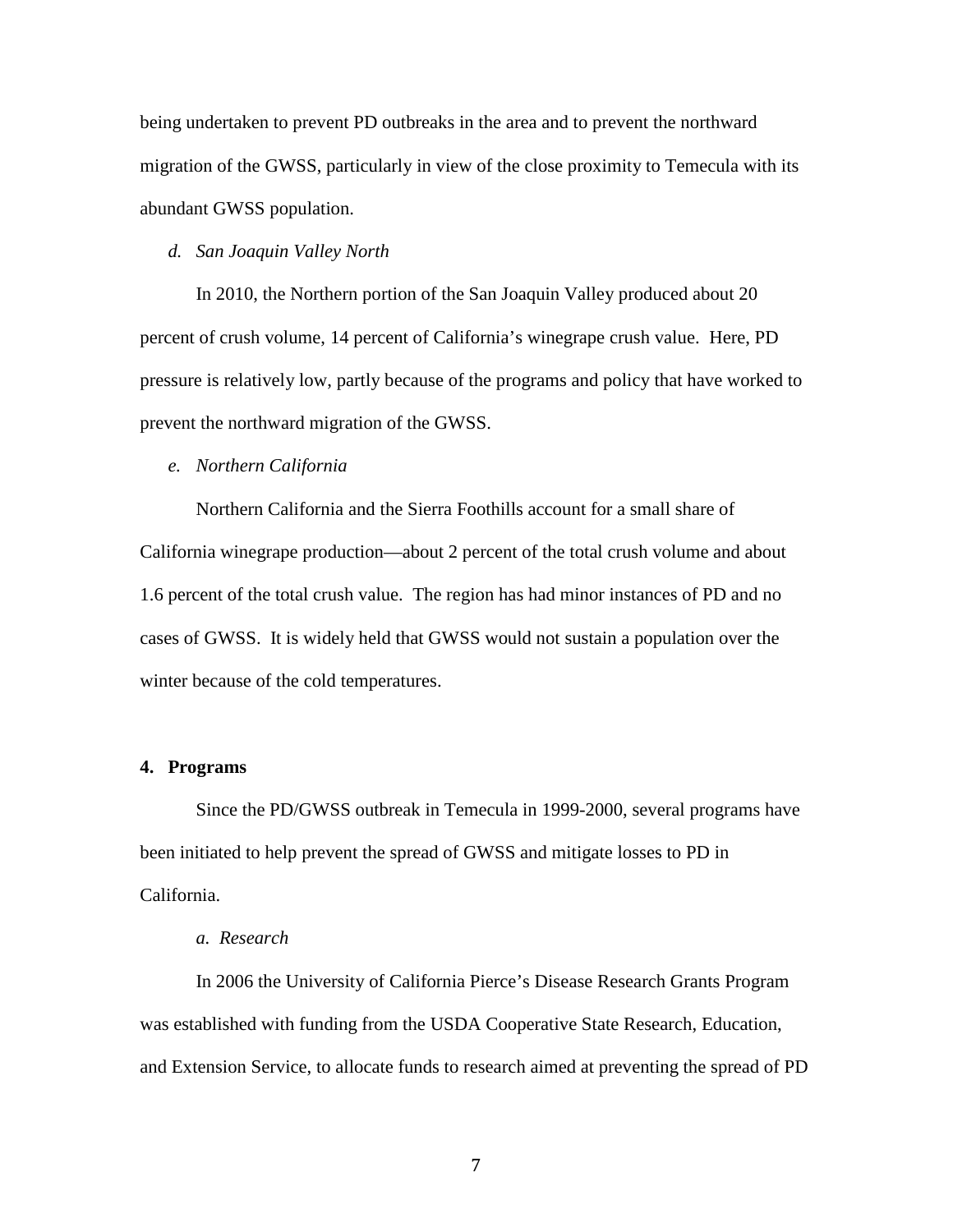and GWSS. Each year the federal government has allocated \$1–2 million to the UC PD Research Grants Program for research. Total spending under this program in FY 2009-10 was \$1.86 million but since 2010-11, funding has ceased.

# *b. Pierce's Disease Control Program*

The largest and most influential PD-related program in California is the Pierce's Disease Control Program (PDCP). It is a partnership that includes the California Department of Food and Agriculture (CDFA), county agricultural commissioners, the USDA, the University of California and California State Universities, other state and local agencies, industry, and agricultural organizations throughout California. The program aims to slow or stop the spread of GWSS while other short- and long-term solutions to PD are developed. In FY 2009-10, the PDCP spent approximately \$18.6 million on efforts to prevent the spread of GWSS from infested to non-infested areas, surveying and detection, response to outbreaks or GWSS infestations, and outreach.

#### *c. Local Government and Private Efforts*

Napa County funds activities for prevention of PD, as well as other diseases and pests, in conjunction with the Napa County Winegrape and Disease Control District Board. Vineyard growers in Napa County are required to pay an assessment (of \$8.22 per acre in FY 2010-11—Napa County Agricultural Commissioner's Office, 2010), which Napa County is required by law to match. The funds acquired are applied to inspection, detection, and prevention of and education about PD and GWSS, as well as detection and control of the Vine Mealybug [\(Napa County, 2009\)](#page-17-5). In FY 2009-10, Napa County collected approximately \$193,000 using this assessment.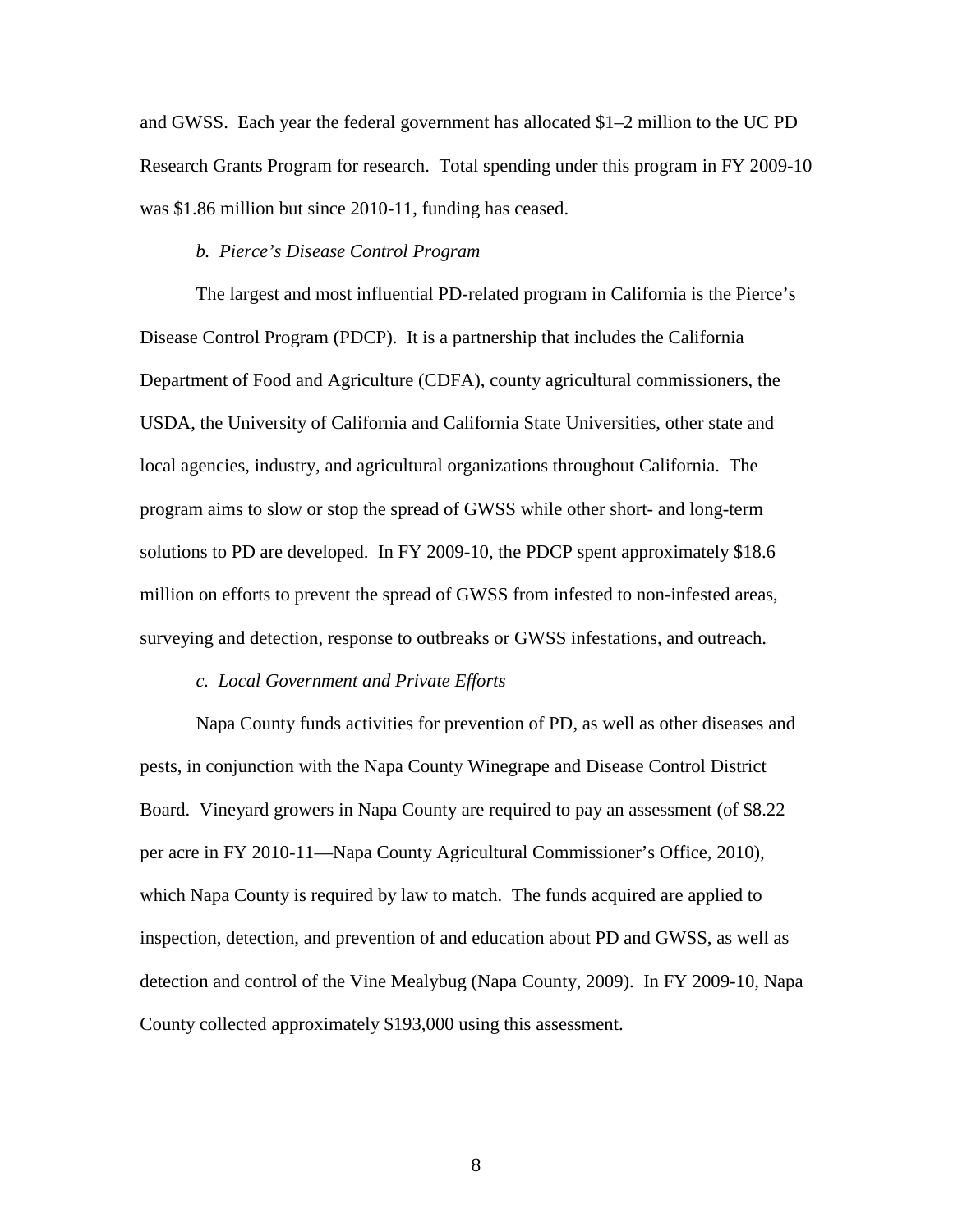In addition, in October 2001, the PD/GWSS Board was established, as a result of the California winegrape industry lobbying for the self-assessment to fast-track research efforts. The Board established a Statewide Winegrape Assessment (SWA), ranging from \$0.75 per \$1,000 to \$3 per \$1,000 of harvested winegrape value, which supports research [\(California Department of Food and Agriculture, 2010\)](#page-17-6). In FY 2009-10, the Board collected \$2.8 million using the SWA.

#### *d. Regulatory Programs*

The CDFA collaborated with nursery and grape industry members to establish the Nursery Stock Approved Treatment Protocol (NSATP), applied to shipments of nursery stock from infested areas to non-infested areas in California. A nursery in an infested area must comply with several steps.

#### **5. Costs Associated with the Pierce's Disease Programs**

Since 1999, when PD became a major problem for the greater Temecula area, through 2010, a combination of industry, federal, state and local governments have spent nearly \$544 million dollars on PD/GWSS programs (Table 3). In FY 2009-10 the total government cost was just over \$34 million, of which \$30.1 million was federal, \$3.7 million was state and \$193,000 was local government expenditures [\(California](#page-17-7)  [Department of Food and Agriculture, 2010b\)](#page-17-7). Figure 2 summarizes government expenditure and its allocation for Pierce's Disease, and Figure 3 summarizes privately funded expenditure and its allocation. In what follows we describe the details of these expenditures, as well as costs incurred by industry in compliance with the PDCP and by growers through the losses of vines to PD.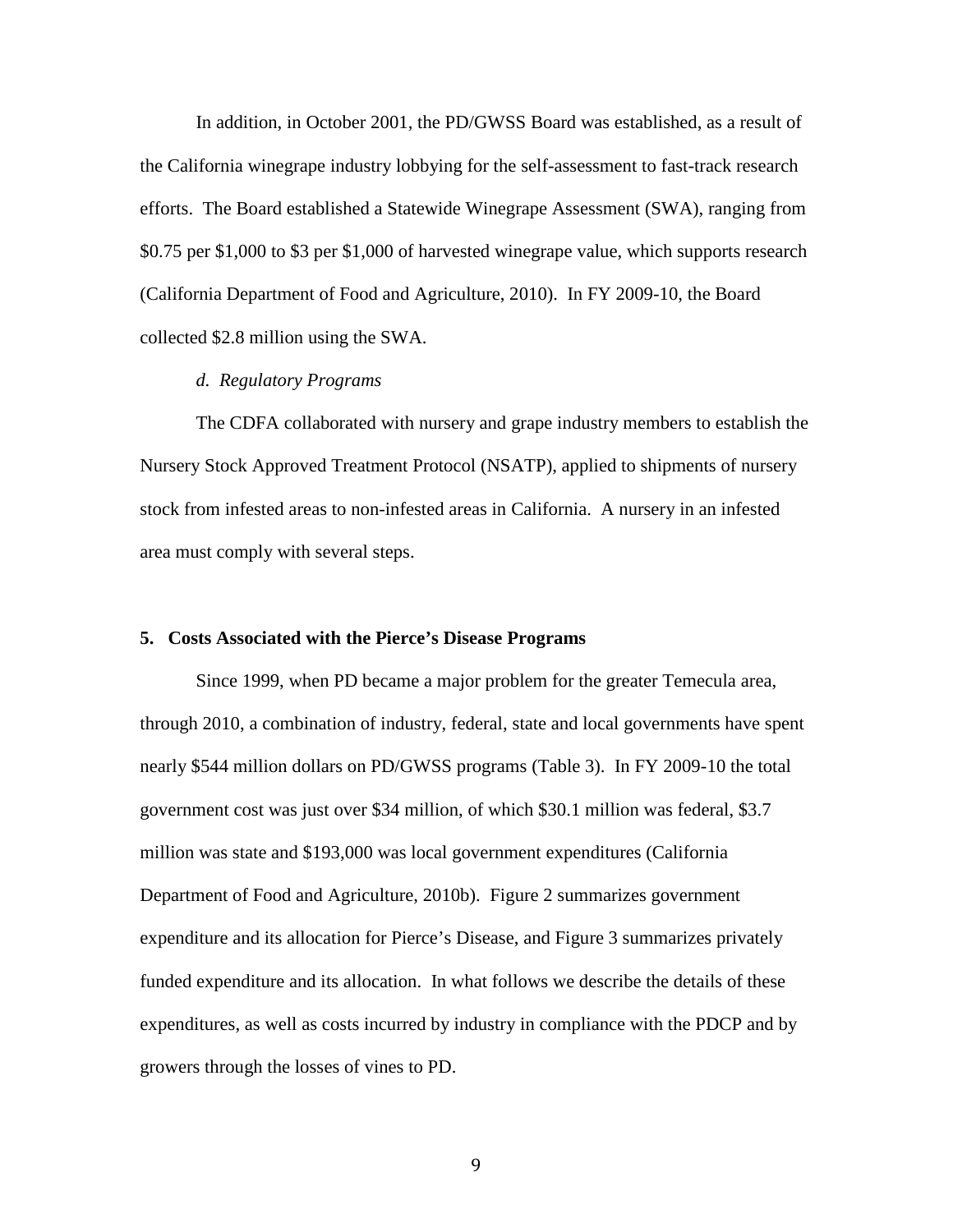# *a. Federal Government Funding*

Between 2000 and 2010, the federal government has contributed approximately \$303 million, or 74% of the total funding for PD-related programs. In FY 2009-10, the federal government spent approximately \$30 million on PD-related programs (Figure 2). APHIS received approximately \$23 million and allocated the funds as follows: \$13.7 million to the CDFA PDCP, \$1.57 million to the Texas PD Program, \$410,000 to the USDA California and Western Regions (supports PD programs outside California), and a combined total of \$2.4 million to Kern, Tulare, Riverside, and Fresno Counties, and the balance of \$5 million supported APHIS overhead expenses. The Agricultural Research Service (ARS) and NIFA received approximately \$7.1 million. The UC PD Research Grants Program received \$1.86 million, and the balance of \$5.28 million funded USDA ARS programs and overhead expenses [\(Al-Khatib, 2011\)](#page-17-8).<sup>[4](#page-10-0)</sup>

## *b. State and Local Government Funding*

Between 1999 (i.e., since the Temecula PD outbreak) through 2010, state and local governments have contributed funds of nearly \$65 million, or 16% of the total funding, for PD-related and programs. In FY 2009-10, the CDFA contributed approximately \$3.7 million to the PDCP, which had total funding of nearly \$18.6 million of which it spent \$6.2 million on expenses, and \$12.1 million on county payments [\(California Department of Food and Agriculture, 2010b\)](#page-17-7). [5](#page-10-1) These two components support the program's four main elements: containment, survey and detection, rapid

<span id="page-10-0"></span><sup>&</sup>lt;sup>4</sup> The UC PD Research Grants Program manages research proposal submissions, reviews processes, and allocates funds to projects, with an ad-hoc panel that determines which projects will be funded. In 2009-10 the Program spent approximately \$1.76 million on research projects. The balance of funding, approximately \$105,000, was spent on general overhead and management costs, which included salaries, benefits, supplies and travel expenses to the Annual PD Research Symposium.

<span id="page-10-1"></span><sup>5</sup> Industry funding accounted for a very small share of the PDCP, approximately \$160,000, which equates to less than 1 percent of total program funding.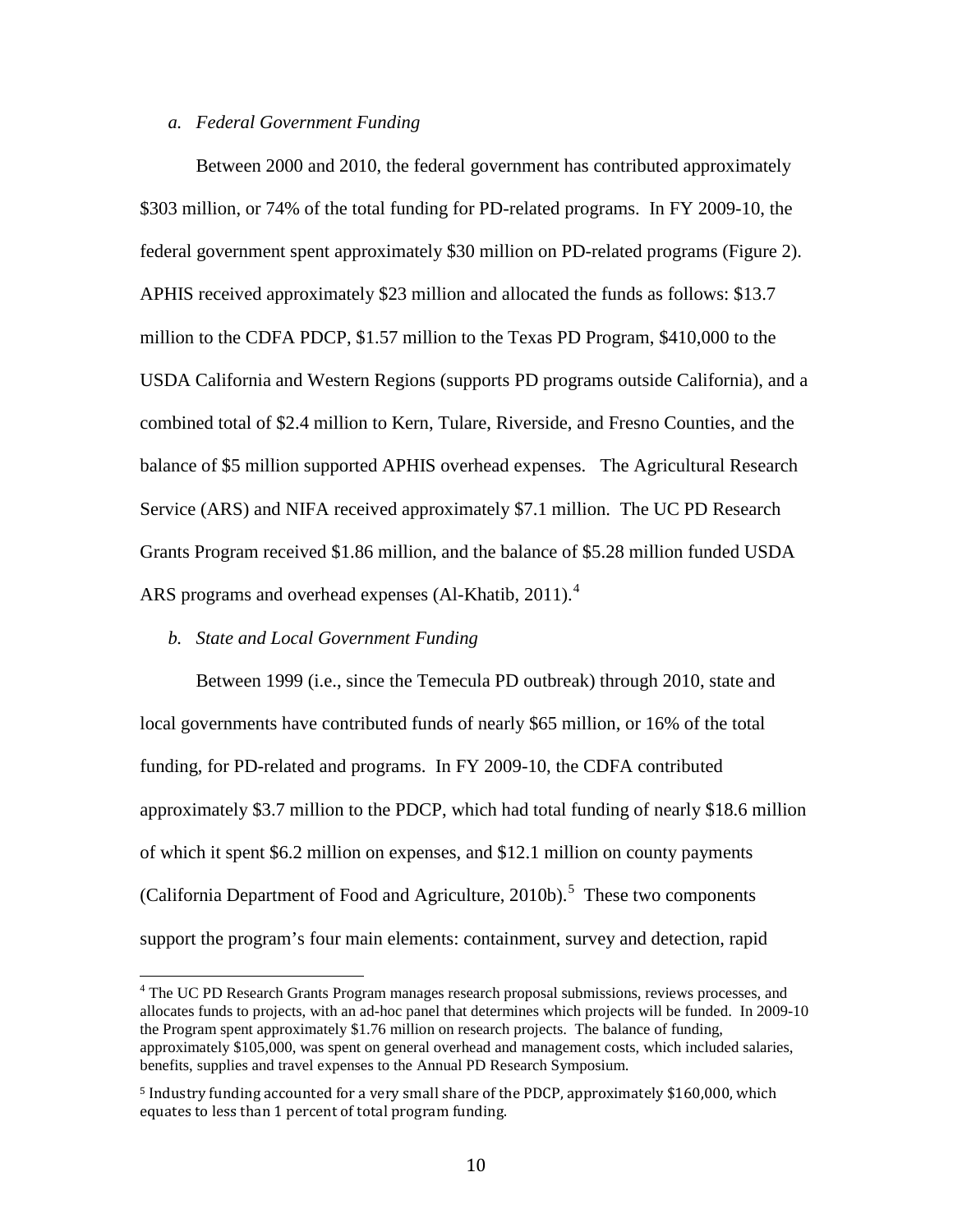response, and outreach. The state of California also contributes in-kind services (e.g., scientific consultation, promulgation of regulations, environmental compliance, pesticide registrations, diagnostics, legal review, mapping, and so on) worth \$250,000 annually to program operations and \$24,000 to research (Table 3). Napa County takes additional precautionary measures to combat GWSS and PD using funds acquired from the state and a countywide assessment fee, as well as county funds. In 2009-10 the county matched the assessment of \$193,378, which was spent on local inspection, detection, prevention and education of PD, GWSS, and the vine mealybug [\(California Department of Food and](#page-17-7)  [Agriculture, 2010b\)](#page-17-7).

# *c. Industry Funding*

The California grape industry contributed approximately \$41 million, or 10% of direct funding for PD activities between 1999 and 2010 (Table 3), mostly through the PD/GWSS Board. Between 2001 and 2010, the CDFA PD/GWSS Board collected approximately \$37.3 million, of which it spent approximately \$21 million on 106 research projects and four field trials, as well as another \$2 million on reviewing and guidance of research efforts [\(California Department of Food and Agriculture, 2010c\)](#page-17-9).

The annual amounts have varied. In FY 2009-10, the industry contributed approximately \$3.1 million, sourced and allocated as shown in Figure 3. In FY 2009-10 the Statewide Winegrape Assessment (SWA) raised over \$2.8 million for research and related activities (see Figure 3). Napa County charges an assessment in addition to the SWA. The fee presently covers preventive measures for a multitude of insects in the Napa Valley, but specifically, contributed \$179,727 FY 2009-10 to the prevention of PD (see Figure 3). Similarly, table grape growers are charged an assessment. The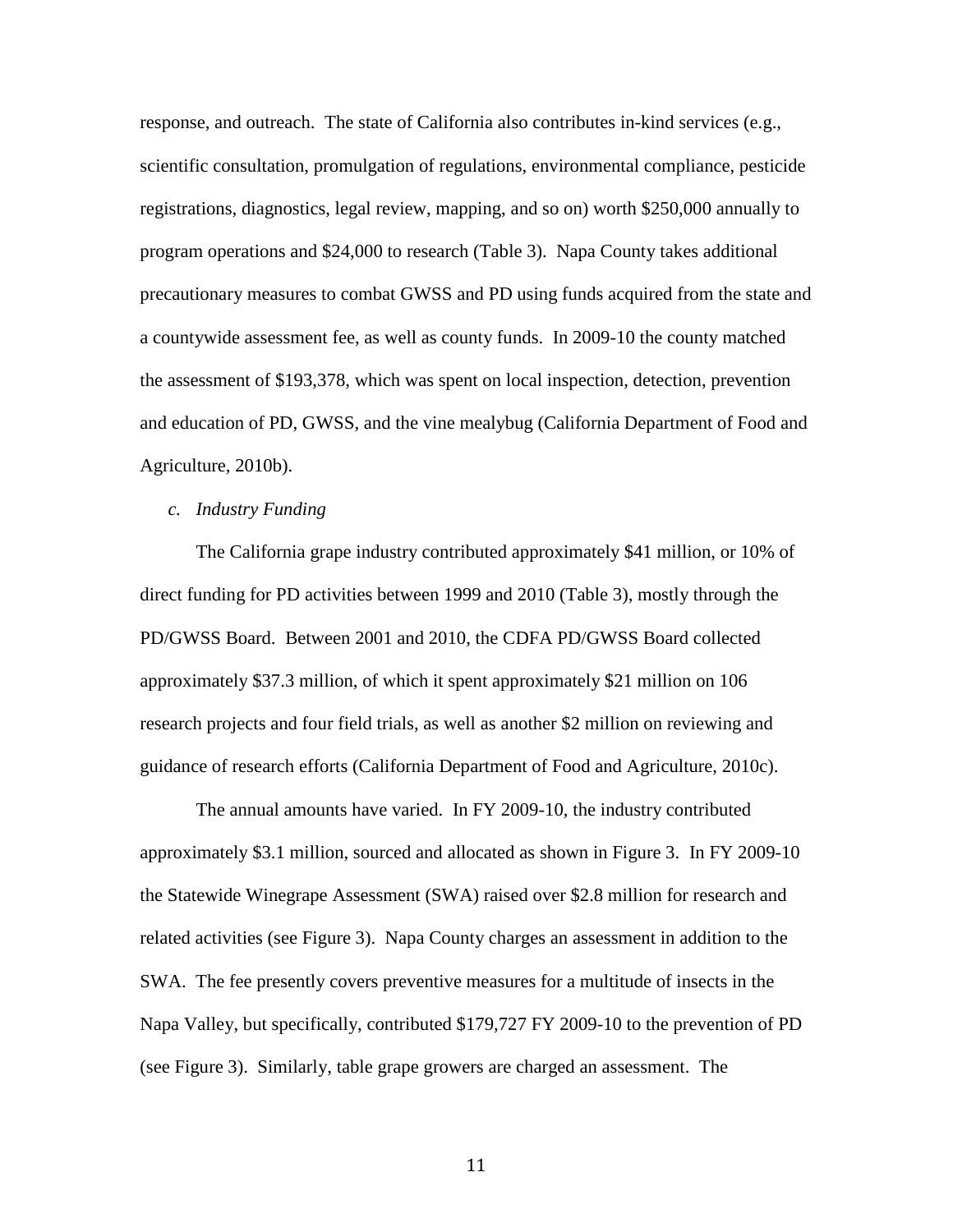Consolidated Central Valley Table Grape and Pest Disease Control District manages the funds acquired by the assessment. In FY 2009-10, the table grape assessment collected approximately \$735,000. Of the total assessment, the Consolidated Central Valley Table Grape and Pest Disease Control District contributed about 15% (or approximately \$119,000) to GWSS- or PD-related projects [\(Stewart-Leslie, 2011\)](#page-18-3), allocated as shown in Figure 3.

# *d. Other Contributions*

In-kind services, such as the participation by state employees on state and local task forces, and boards (including costs of transportation, consultation, benefits, overhead expenses, and insurance), contributed an estimated \$524,000 annually (Table 3), with approximately half of that amount coming from state sources and the rest coming from a combination of the University of California and industry [\(California Department of Food](#page-17-7)  [and Agriculture, 2010b\)](#page-17-7).

# *e. Nursery Compliance Costs*

Approximately 70% of California's 12,000 licensed nurseries are located in GWSS-infested areas and those that choose to ship from infested to non-infested areas are required to take certain precautions to avoid the spread of the GWSS. Complying with CDFA-approved shipping protocols can be very expensive for nursery operators. Many nurseries have adapted their businesses to save on the costs of having to comply with shipping protocols when shipping from infested to non-infested areas. Some nurseries have opened facilities in non-infested areas while others have minimized, if not eliminated, all shipping to non-infested areas.

Our cost estimates reflect explicit costs borne by the industry for those nurseries that comply with the NSATP, those that are located in infested areas, and those that are in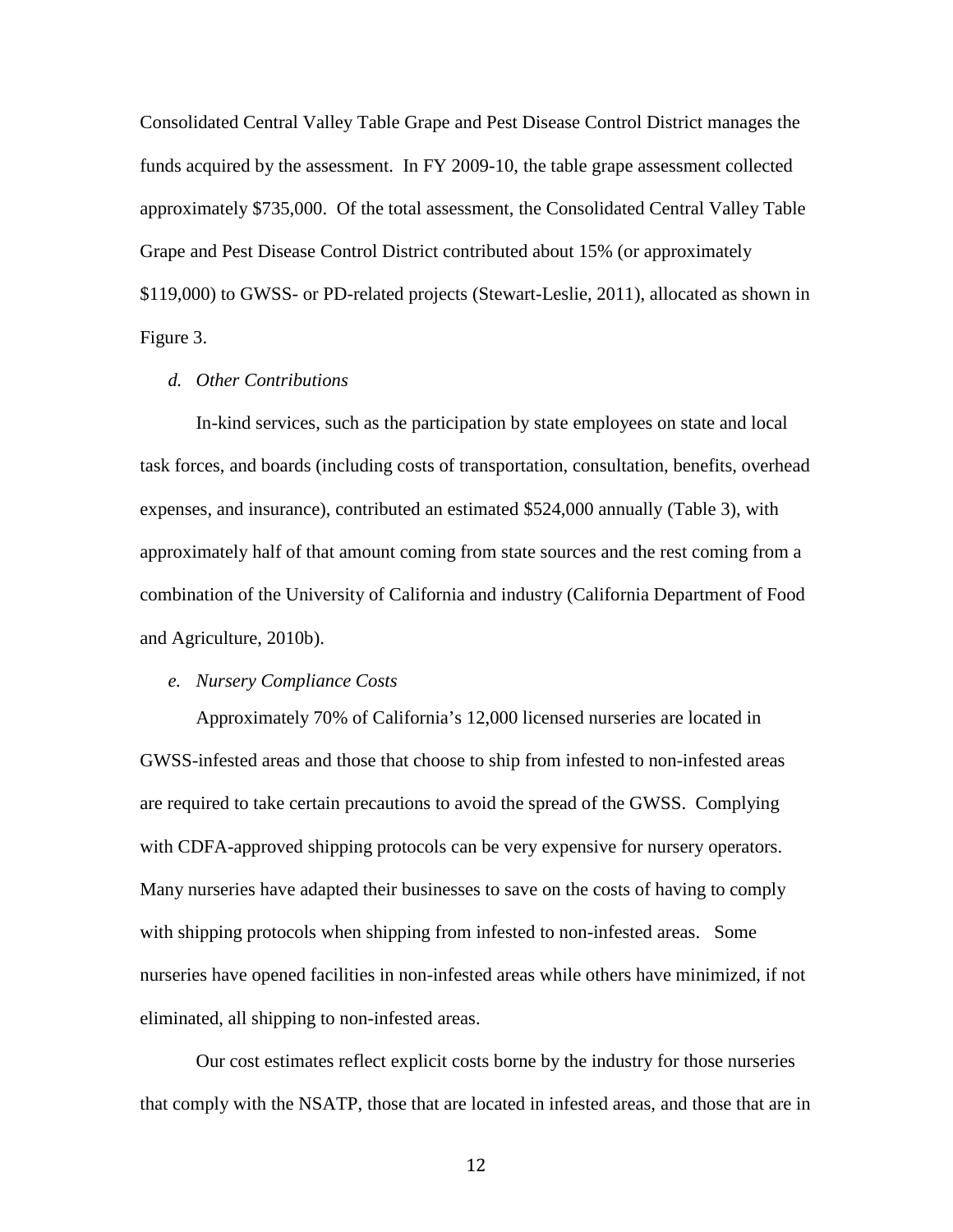infested areas but are declared "free-from." Our estimates do not include foregone business, nor expenses incurred in changing business models to comply with the approved treatment protocol.<sup>[6](#page-13-0)</sup> We estimated costs using information available from limited sources and extrapolated to the whole industry, which is diverse and fragmented. Specifically, using data on costs provided to us by a small number of nurseries that comply with the NSATP, combined with informal advice on the likely range of costs for other nurseries, we were able to estimate a compliance cost to the nursery industry as a whole of approximately \$6.8 million in 2010 (Table 3).

Since the implementation of the Nursery Stock Approved Treatment Protocol and Glassy-Winged Sharpshooter Nursery Shipping Protocol in 2003, and modifications in 2008, shipments with GWSSs detected dropped from 149 in 2001 (57,600 total shipments) to 6 in 2010 (50,600 total shipments). Of the shipments with GWSSs, over 90% of the rejections were for the presence of egg masses.

In very rare instances, a nursery may choose not to comply with CAC protocol. This will result in a notice of proposed action (NOPA). After receiving a NOPA, a nursery may be subject to a fine—typically less than \$1,000, but potentially much higher [\(Morris, 2010\)](#page-17-10).

# *f. Citrus Compliance*

As a winter breeding ground for the GWSSs, citrus groves play an important role in determining GWSS population sizes. The CDFA estimates that the California citrus industry spends approximately \$3.5 million annually on programs and activities to mitigate the spread of the GWSS [\(California Department of Food and Agriculture,](#page-17-7) 

<span id="page-13-0"></span> $6$  Examples may include changing product mix, additional management costs, and lost orders because of problems with scheduling inspections.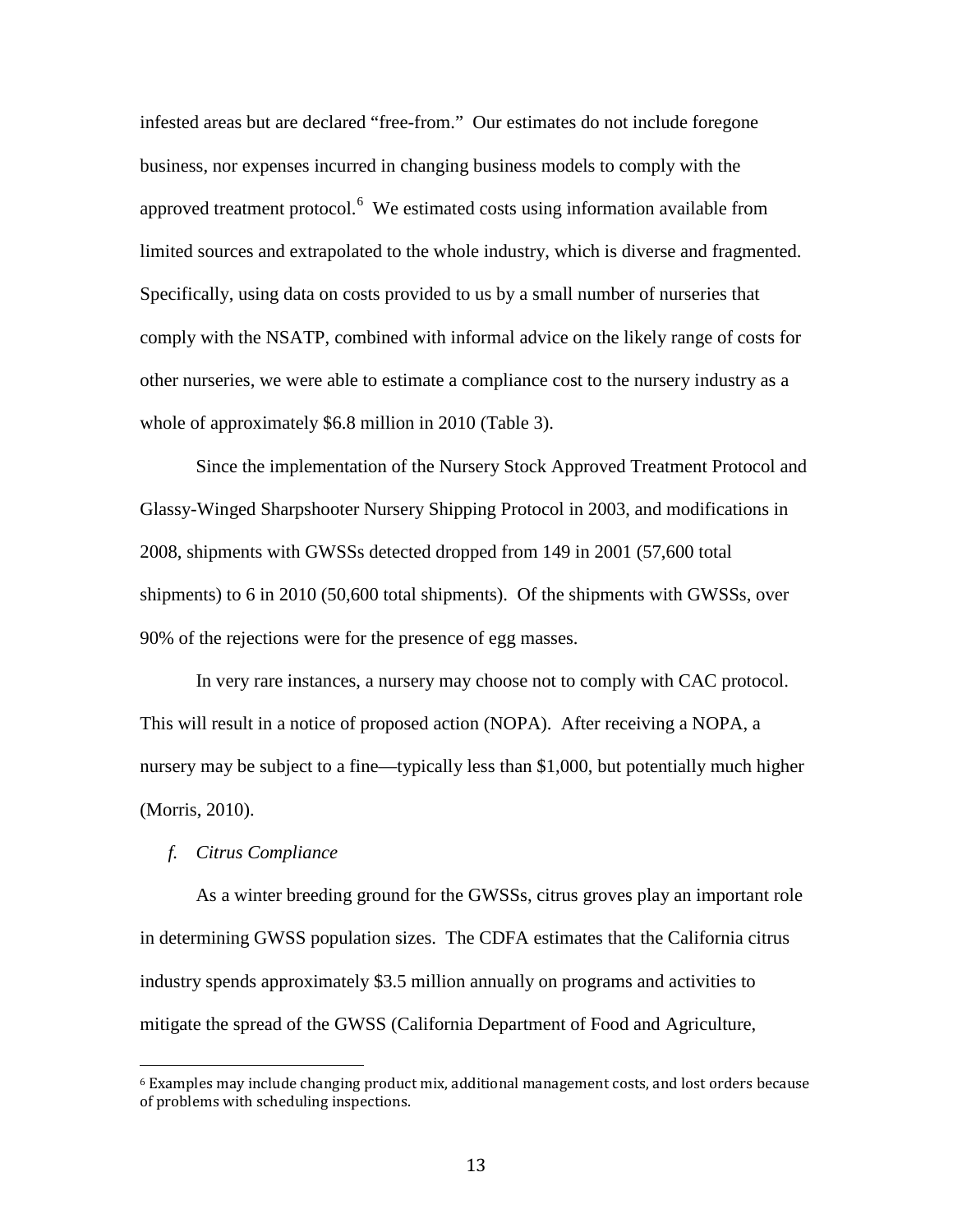[2010b\)](#page-17-7). The citrus industry has improved its effectiveness in containing the spread of the GWSS through programs funded and established by the CDFA. As a result of the programs, the acreage of citrus treated for GWSSs has declined substantially. In 2003 Kern County treated just over 20,000 acres and Tulare County treated nearly 40,000 acres. In 2009, Kern County treated nearly 5,000 acres and Tulare County treated about 9,500 acres.

#### **6. Costs Borne by Growers: The Value of Vines Lost to Pierce's Disease**

California grape growers bear the greatest cost from Pierce's Disease. We estimate that an average of \$56.3 million is lost each year because vines die from PD. This value is a lower-bound estimate of total cost because it does not include costs of preventive measures taken by growers against sharpshooters, including revegetation of riparian areas and pesticide use, or losses from land left idle. This section describes our estimates of costs incurred by growers as a result of vines dying from Pierce's Disease.

Table 4 presents a sample calculation for District 4 of costs from loss of vines to PD. If a vine contracts Pierce's Disease in Year 0, we assume it is removed and replanted in the following year (Year 1). We utilized UC Davis Cost and Return Studies for information on the costs of establishing a new vineyard; column (1) gives establishment costs for each year before the vine becomes commercially bearing, which include costs of stump removal, planting the new vine, pruning, and training. Year 1 has the highest per-vine establishment costs because that is when the new vine itself must be purchased and planted. Column (2) gives the yield of the new vine, until it reaches its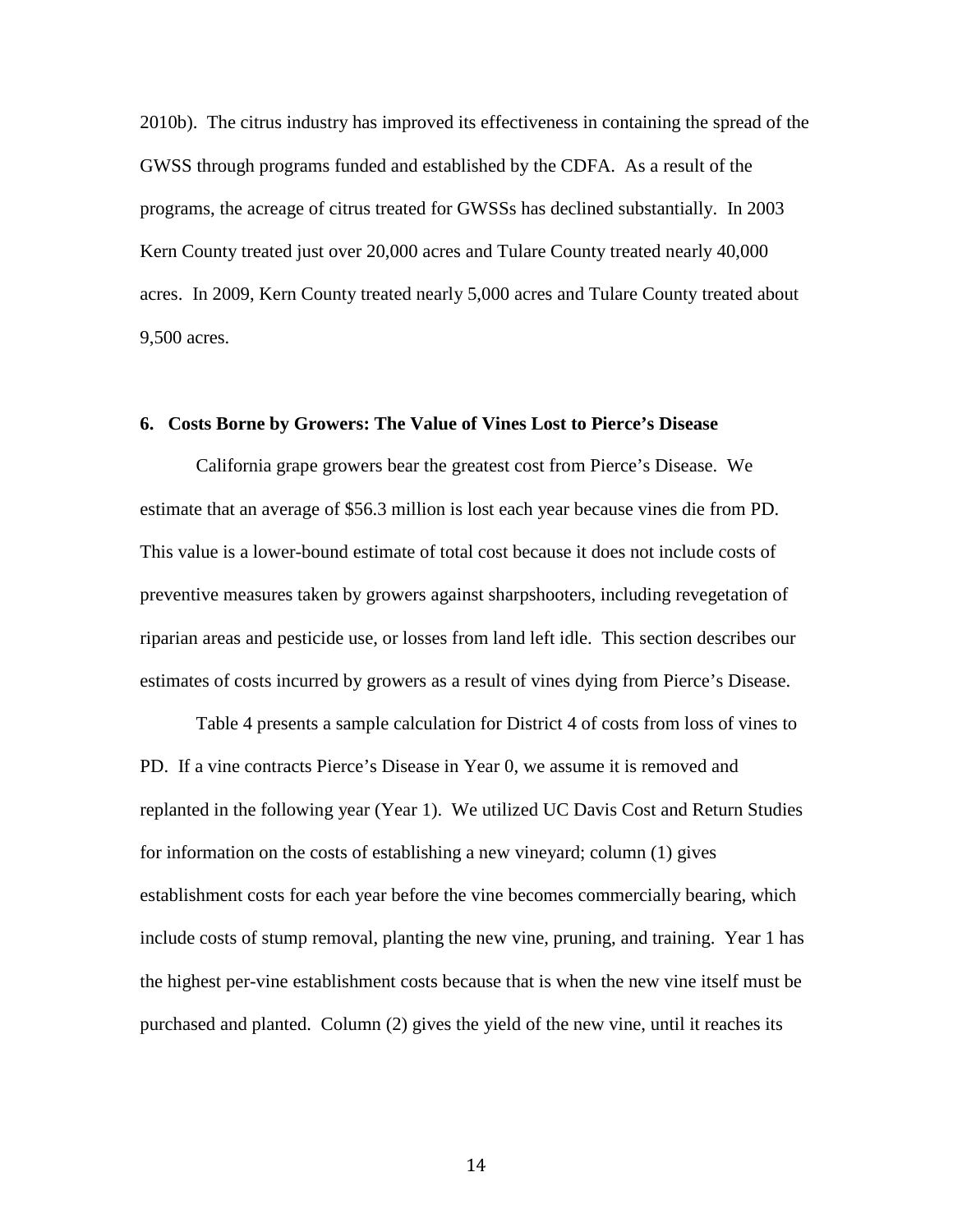maximum in year 5.<sup>[7](#page-15-0)</sup> Operating costs begin in year 3, once the vine becomes commercially bearing; these include costs of pruning, application of fertilizer and pesticides, and harvesting. The net revenue per acre (column 4) is the average price per ton of grapes crushed multiplied by yield in tons per acre, minus operating costs. We calculated the gross revenue per ton of winegrapes as the volume-weighted average revenue per ton across all varieties in 2010, for a given crush district. Column (5), the net revenue per vine, is the result of dividing column 4 by 1,555, the number of vines per acre for District 4. Column (6) gives the foregone net revenue per acre—i.e., the revenue that would have been received if all vines were healthy—the maximum yield per acre multiplied by the price per ton, minus operating costs. Column (7) translates these costs into their per-vine equivalent by dividing (6) by 1,555. Column (8), the value of the net loss per vine that is removed because of PD in a given year, is the forgone net revenue from a mature vine in column (7) plus the establishment costs per vine, minus the net revenue once vines become bearing. Lastly, column (9) gives the value of the loss per vine over time discounted to the present using a 5% real discount rate, and the total cost is the sum of the discounted annual losses per vine.

Table 5 shows the bearing acreage and corresponding costs to growers of wine, raisin and table grapes, by region, over a range of incidence of Pierce's Disease, for which the most-likely estimates imply an annual loss of \$56.3 million by California grape growers. We utilized expert opinion to define the range and most likely PD incidence rates since hard data are not available; the value of lost vines ranges from \$14 million (low PD incidence) to \$165 million (high PD incidence) per year. The largest share of

<span id="page-15-0"></span> <sup>7</sup> For the other districts and varieties, the maximum yield is achieved between years 4 and 7. In District 4, the yield in year 4 was estimated as the average yield between year 3 and year 5 because year-4 yield was not explicitly stated in the Cost and Returns studies.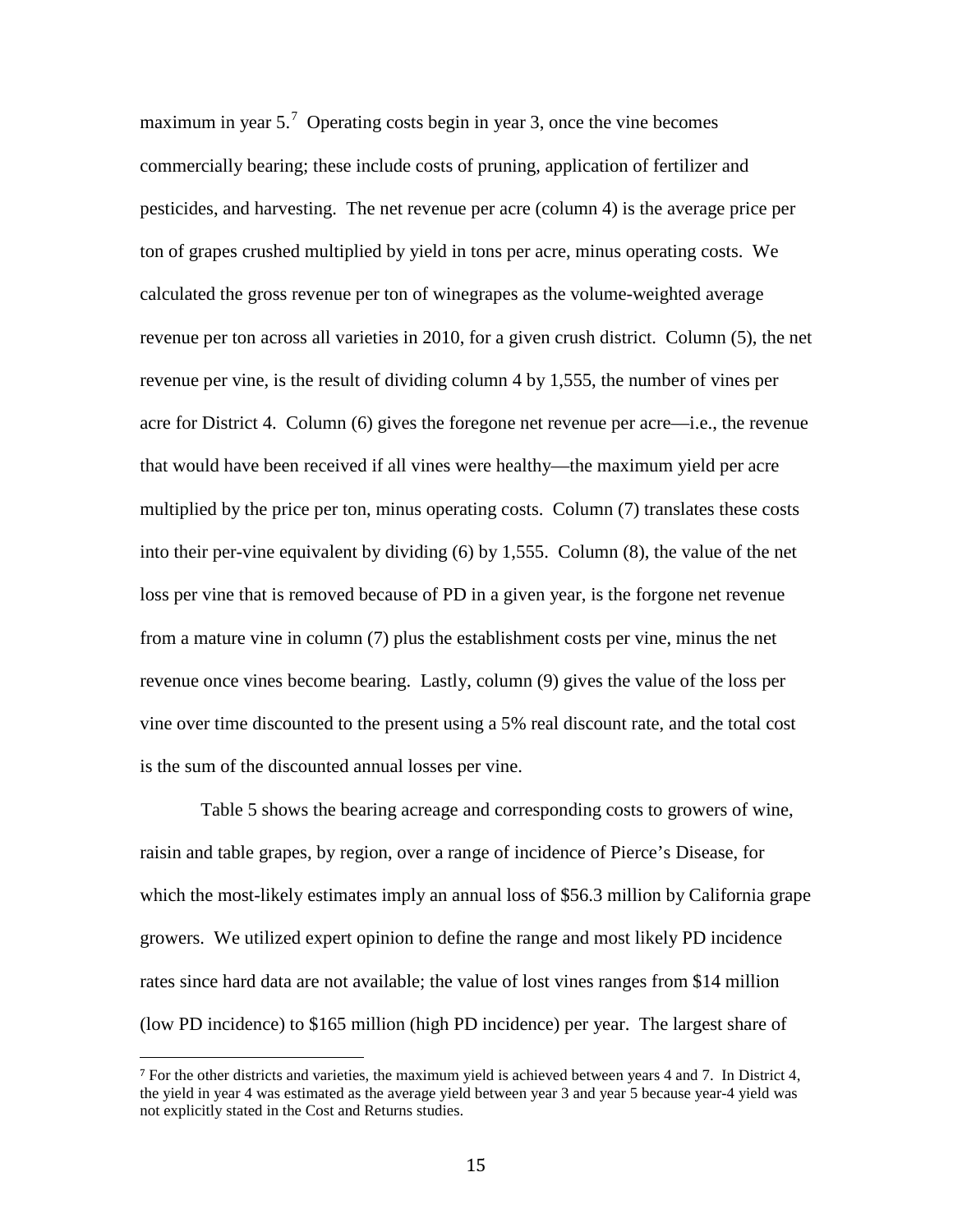losses comes from winegrapes, followed by table and then raisin grapes. Of the winegrape regions, Napa-Sonoma (Districts 3 and 4) is the hardest hit, losing an estimated \$33 million per year, making up more than half of the total losses to growers.

Table 6 shows district-specific losses. District 4 (Napa County) has the highest annual losses, at over \$22 million, because it has a relatively high rate of Pierce's Disease (0.75 percent) and the highest average price for grapes in the state, such that the opportunity cost of losses is higher than other areas. The same is true, but to a lesser extent, for District 3 (Sonoma and Marin Counties).

# **6. Conclusion**

Aggregating the costs of vine losses and industry assessments paid by grape growers, compliance costs for nursery owners and citrus growers, and expenditures by government entities, the estimated cost of PD in California is approximately \$105 million per year. The total cost comprises (1) \$48.2 million in funded Pierce's Disease activities undertaken by various government agencies, the nursery and citrus industries, and the University of California system, as shown in Table 3, and (2) \$56.3 million in costs of lost production and vine replacement, borne by grape growers, as shown in Table 5. These figures do not include any of the substantial cost of preventive measures against the spread of GWSSs and BGSSs within vineyards undertaken by growers, and thus can be considered a lower bound for total PD costs.<sup>[8](#page-16-0)</sup>

<span id="page-16-0"></span><sup>&</sup>lt;sup>8</sup> A more complete examination of the costs of the disease to growers would include costs of preventive measures, but techniques vary greatly and the costs are not easily quantifiable. In the North Coast, prevention techniques include various forms of riparian revegetation, green fencing, and pesticide application, while in southern California, insecticide application is by far the most common and effective tool in controlling populations.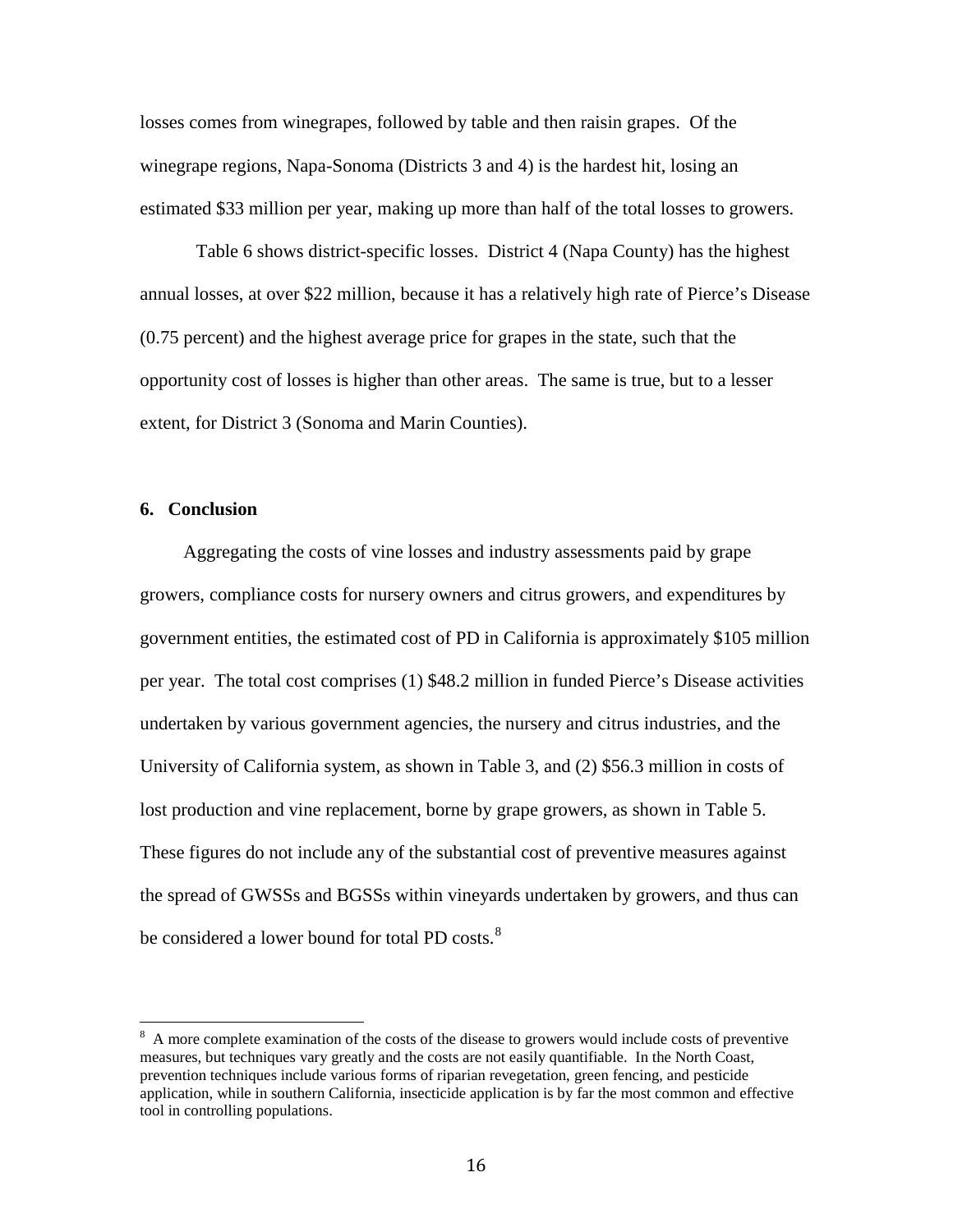# **References**

<span id="page-17-8"></span>Al-Khatib, K. 13 April (2011). *Personal Communication.*

- <span id="page-17-2"></span>California Department of Agriculture. (2009). *Pierce's Disease Control Program*  [Online]. Available:<http://www.cdfa.ca.gov/pdcp.html> [Accessed 8 March 2009].
- <span id="page-17-6"></span>California Department of Food and Agriculture. (2010). *Pierce's Disease/Glassy-Winged Sharpshooter Board Fact Sheet* [Online]. Sacramento, CA. Available: [http://www.cdfa.ca.gov/pdcp/PD\\_GWSS\\_Board.html#](http://www.cdfa.ca.gov/pdcp/PD_GWSS_Board.html) [Accessed March 25 2011].
- <span id="page-17-1"></span>California Department of Food and Agriculture. (2010a). *California Agricultural Production Statistics 2009-2010* [Online]. Available: <http://www.cdfa.ca.gov/statistics/> [Accessed 14 February 2011 ].
- <span id="page-17-7"></span>California Department of Food and Agriculture. (2010b). *Funding for Pierce's Disease Activities.*
- <span id="page-17-9"></span>California Department of Food and Agriculture (2010c). California's Pierce's Disease Control Program *PowerPoint Presentation.*
- <span id="page-17-10"></span>Morris, G. 29 December (2010). *Personal Communication.*
- <span id="page-17-5"></span>Napa County. (2009). *Winegrape Pest and Disease Control District* [Online]. Napa, CA. Available:<http://www.countyofnapa.org/wpdcd/> [Accessed 16 January 2012].
- <span id="page-17-4"></span>National Agricultural Statistics Service (1995–2012). Annual Acreage Report. Sacramento: National Agricultural Statistics California Field Office.
- <span id="page-17-3"></span>National Agricultural Statistics Service. (2011). *Grape Release* [Online]. Olympia, WA. Available: [http://www.wawgg.org/files/documents/2011\\_NASS\\_Grape\\_Report\\_for\\_2010\\_C](http://www.wawgg.org/files/documents/2011_NASS_Grape_Report_for_2010_Crop_Year.pdf?PHPSESSID=f8c6009d363f0506cbf426c39a91e543) [rop\\_Year.pdf?PHPSESSID=f8c6009d363f0506cbf426c39a91e543](http://www.wawgg.org/files/documents/2011_NASS_Grape_Report_for_2010_Crop_Year.pdf?PHPSESSID=f8c6009d363f0506cbf426c39a91e543) [Accessed 2 November 2011].
- <span id="page-17-0"></span>Olmstead, A. & Rhode, P. (2008). *Pierce's Disease,* New York, Cambridge University Press.
- Peacock, W.L., Vasquez, S.J., Hashim-Buckey, J.M., Klonsky, K.M. & De Moura, R.L. (2007). Sample Costs to Establish and Produce Table Grapes (Crimson Seedless). San Joaquin Valley (South). *University of California Cooperative Extension and the Department of Agricultural and Resource Economics Cost Studies.* Davis,  $CA.$ .
- Peacock, W.L., Vasquez, S.J., Hashim, J.M., Fidelibus, M.W., Leavitt, G.M., Klonsky, K.M. & De Moura, R.L. (2006). Sample Cost to Establish a Vineyard and Produce Raisins, San Joaquin Valley. *University of California Cooperative*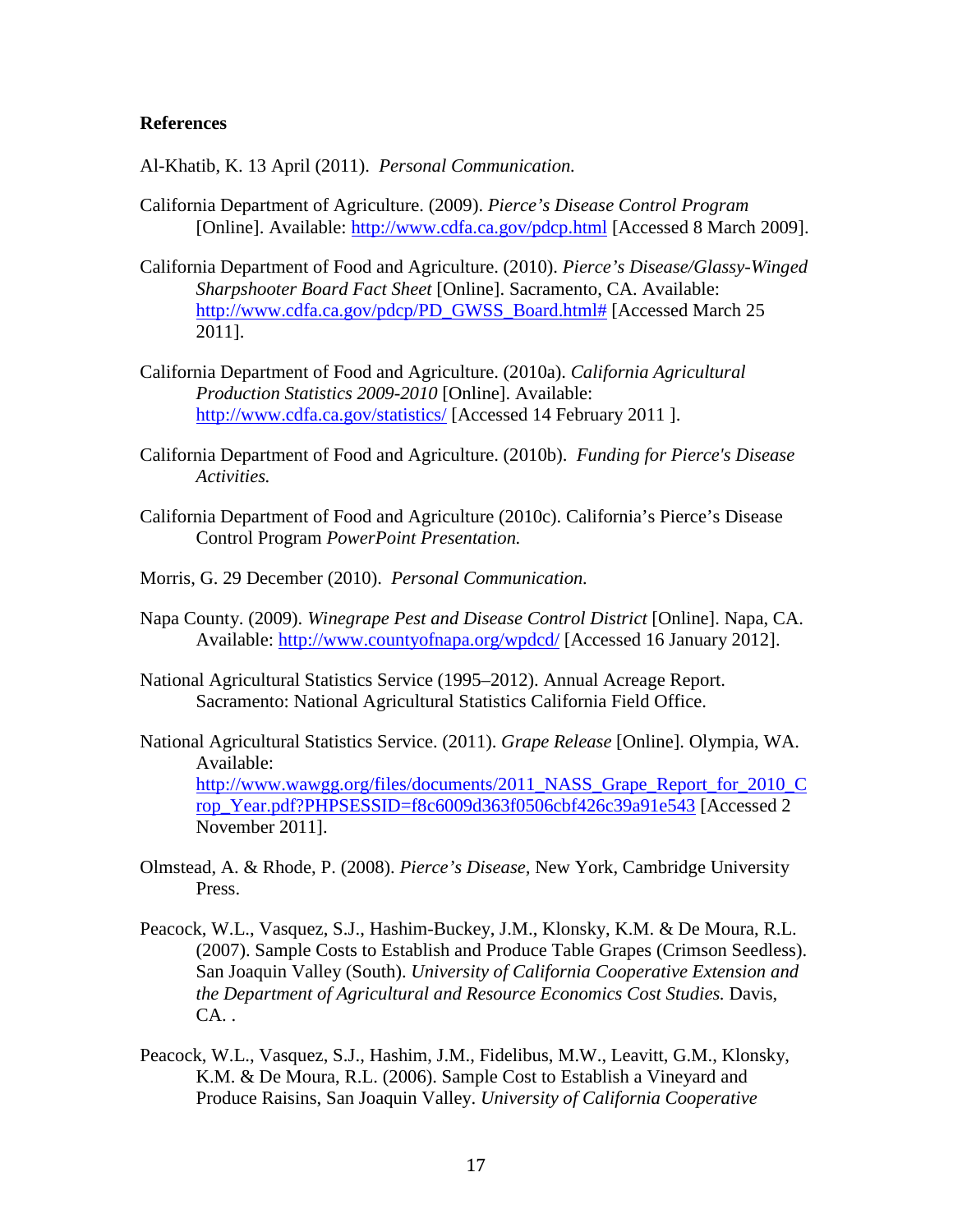*Extension and the Department of Agricultural and Resource Economics Cost Studies.* Davis, CA.

- <span id="page-18-1"></span>Pierce's Disease/Riparian Habitat Workgroup (2000). Riparian Vegetation Management for Pierce's Disease in North Coast California Vineyards. Berkeley: University of California.
- <span id="page-18-2"></span>Purcell, A. & Almeida, R. (2010). *Glassy-Winged Sharpshooter* [Online]. Berkeley: University of California, Berkeley. Available: <http://nature.berkeley.edu/xylella/insectVector/oss.html> [Accessed 16 January 2012].

<span id="page-18-3"></span>Stewart-Leslie, J. 9 February (2011). *Personal Communication.*

<span id="page-18-0"></span>University of California Integrated Pest Management. (2008). *Grape Sharpshooters*  [Online]. Available:<http://www.ipm.ucdavis.edu/PMG/r302301711.html> [Accessed 16 January 2012].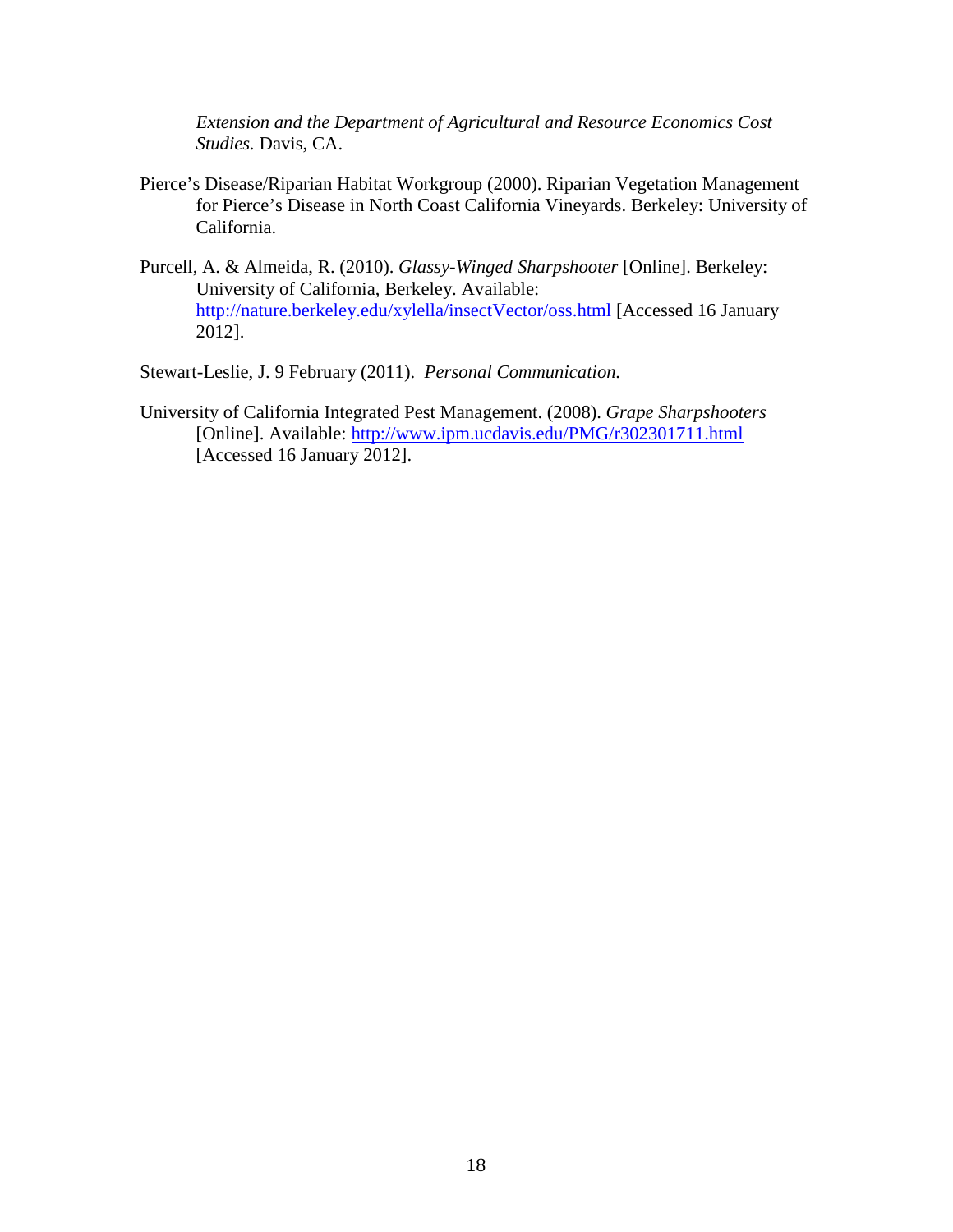

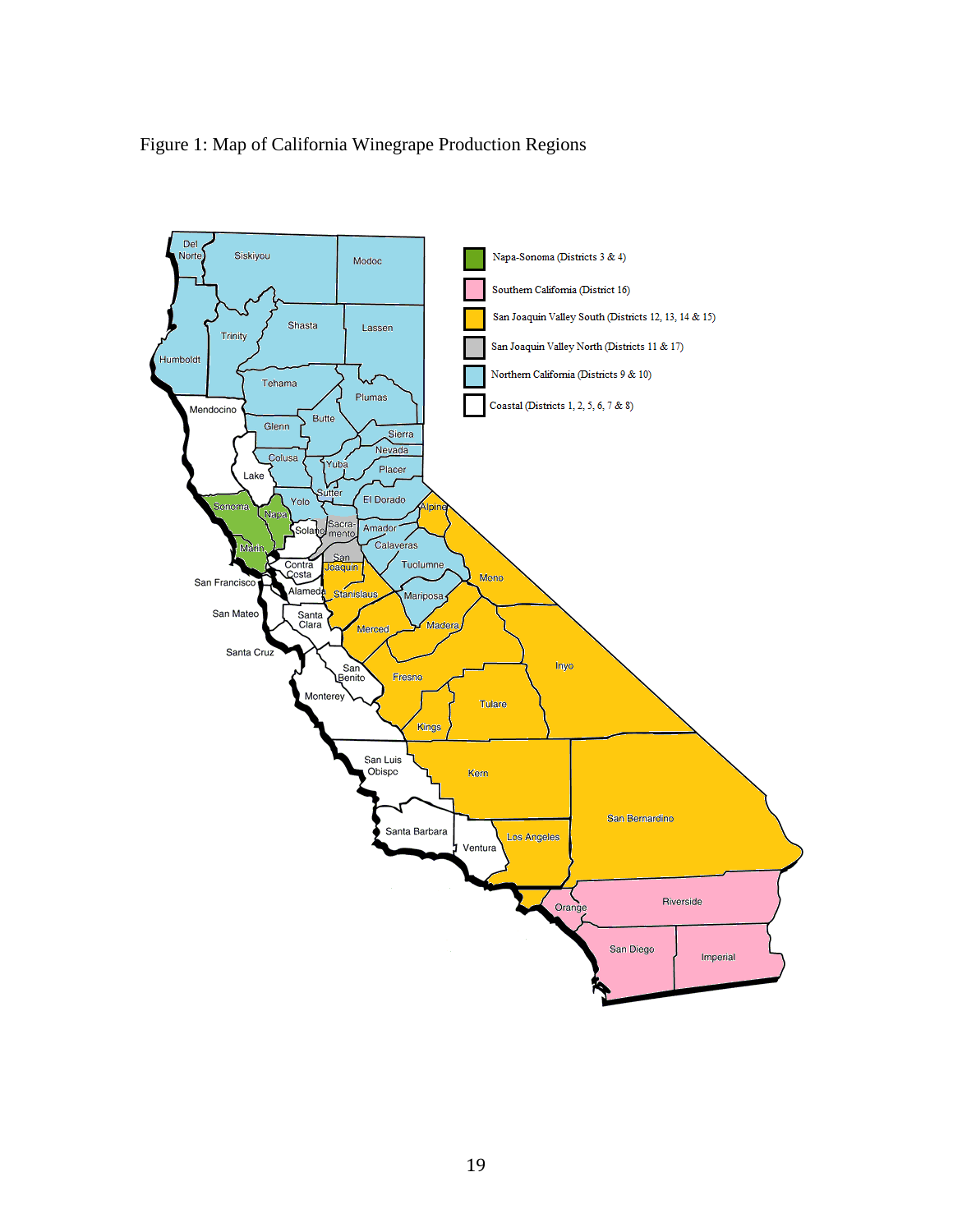

Figure 2. State and Federal Funding for PD Related Programs and Expenditures, 2009-10

# Notes:

\* Funding amount has a surplus or deficit value, resulting in funding not equaling the expenditure value. All other values may have a surplus or deficit value, not presented in the figure.

Source: Developed by the authors using data from the CDFA PDCP, PD/GWSS Board and UC PD Research Grants Program.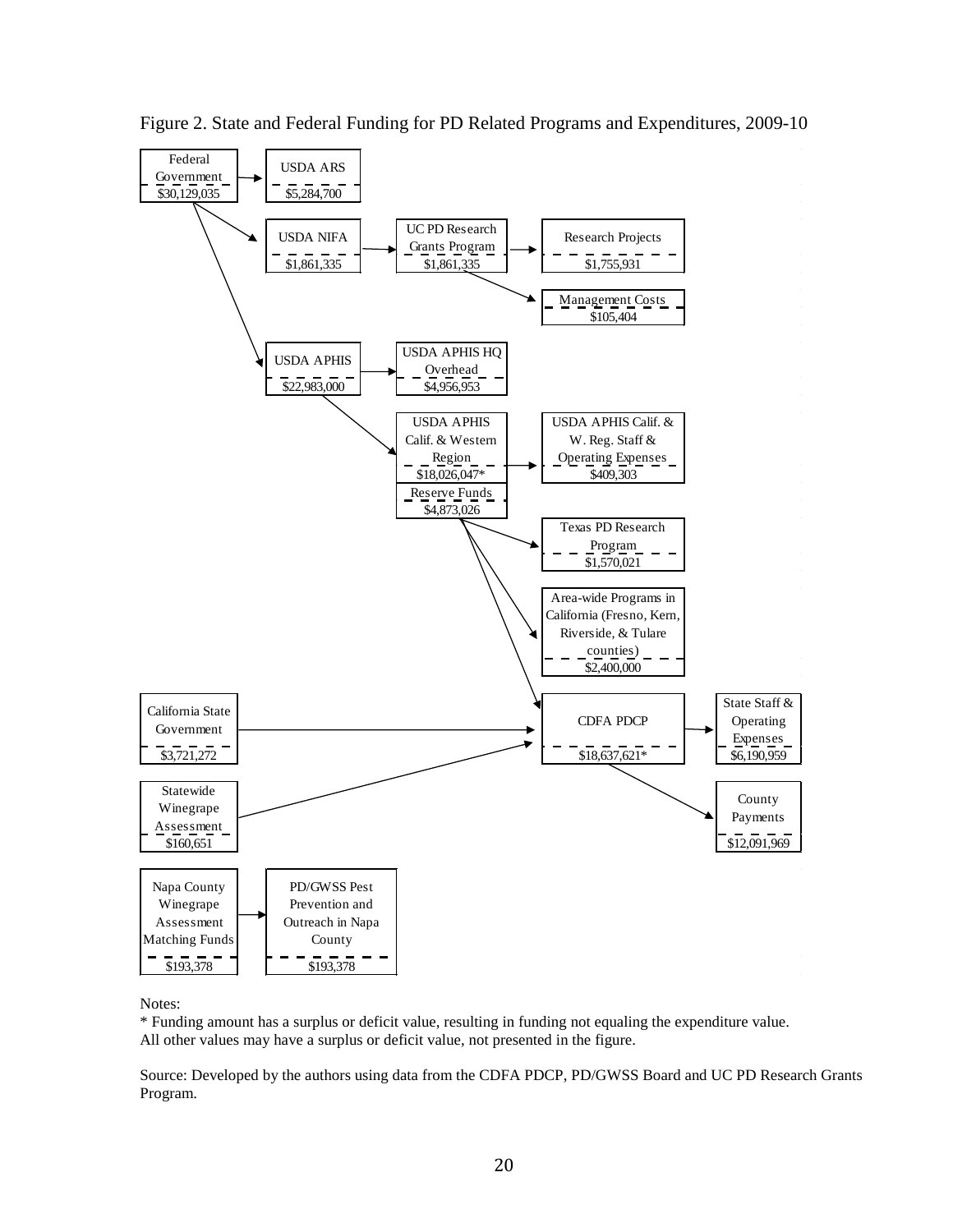

Figure 3. Industry-Funded PD Related Programs and Expenditures, 2009-10

Notes:

Values may have a surplus or deficit value, not presented in the figure.

Source: Developed by the authors using data from the CDFA PDCP, PD/GWSS Board and Table Grape Pest& Disease Control District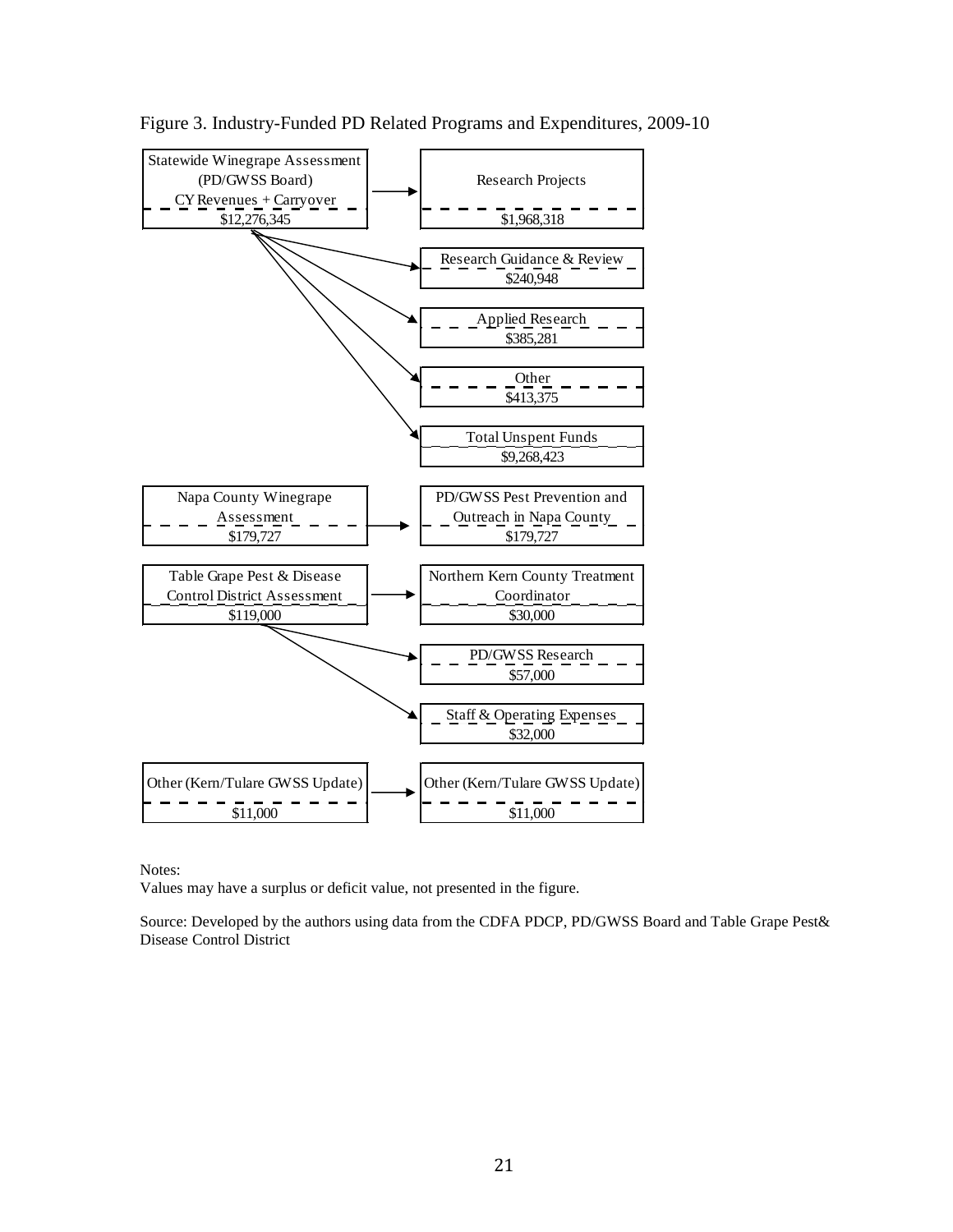|--|

| Region                   | <b>Crush Districts</b> | <b>Counties</b>                                                                                                                                                                                                                                                                                                                         |
|--------------------------|------------------------|-----------------------------------------------------------------------------------------------------------------------------------------------------------------------------------------------------------------------------------------------------------------------------------------------------------------------------------------|
| Napa-Sonoma              | 3 & 4                  | Sonoma, Marin and Napa                                                                                                                                                                                                                                                                                                                  |
| Coastal                  | 1, 2, 5, 6, 7 & 8      | Mendocino, Lake, Solano, Alameda, Contra Costa, Santa Clara, San Francisco, San Mateo, Santa Cruz,<br>Monterey, San Benito, San Luis Obispo, Santa Barbara, and Ventura Counties                                                                                                                                                        |
| San Joaquin Valley North | 11 & 21                | San Joaquin (N. of HWY 4), Yolo (S. of I-80 from Solano County line to Junction of I-80 and HWY-50 and<br>S. of HWY-50), and Sacramento (S. of HWY-50) Counties                                                                                                                                                                         |
| San Joaquin Valley South | 12, 13, 14 & 15        | San Joaquin (S. of HWY 4), Stanislaus, Merced, Madera, Fresno, Alpine, Mono, Inyo, Kings, Tulare, and<br><b>Kings Counties</b>                                                                                                                                                                                                          |
| Southern California      | 16                     | Orange, Riverside, San Diego, and Imperial Counties                                                                                                                                                                                                                                                                                     |
| Northern California      | 9 & 10                 | Yolo (N. of I-80 from Solano County line to Junction of I-80 and HWY-50 and N. of HWY-50), Sacramento<br>(N. of HWY-50), Del Norte, Siskiyou, Modoc, Humboldt, Trinity, Shasta, Lassen, Tehama, Plumas, Glenn,<br>Butte, Colusa, Sutter, Yuba, Sierra, Nevada, Placer, El Dorado, Amador, Calaveras, Tuolumne, and Mariposa<br>Counties |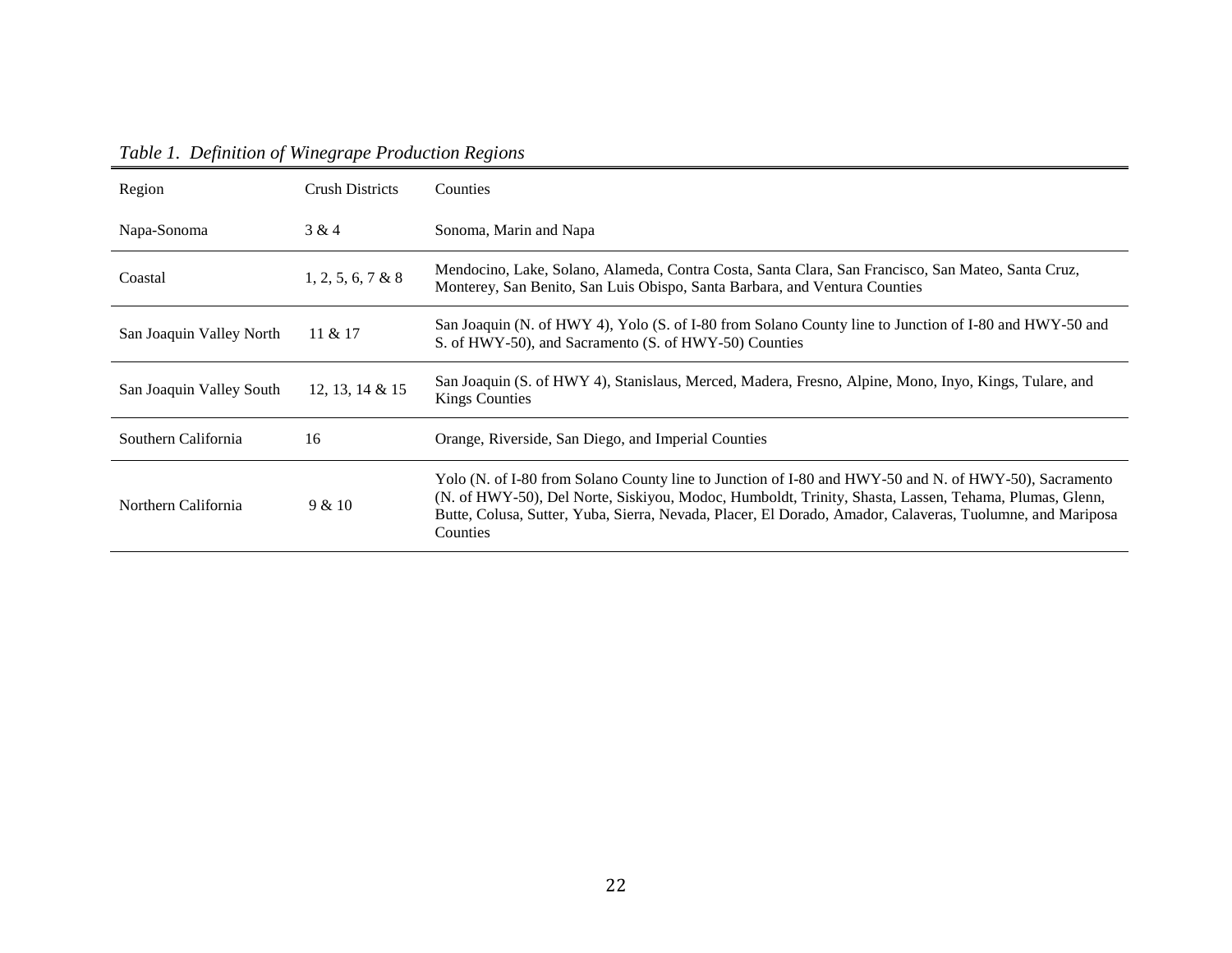| Production Region                                    | Value of<br>Production | Weighted Average<br>Price | Total Crush<br>Volume      | Bearing Area |
|------------------------------------------------------|------------------------|---------------------------|----------------------------|--------------|
|                                                      | 2010 \$<br>(millions)  | 2010 \$/ton               | Tons<br><i>(thousands)</i> | Acres        |
| Napa-Sonoma (Districts 3 & 4)                        | 835                    | 2526                      | 331                        | 100,424      |
| Coastal (Districts 1, 2, 5, 6, 7 & 8)                | 670                    | 1031                      | 650                        | 124,817      |
| San Joaquin Valley North (11 & 17)                   | 336                    | 477                       | 705                        | 84,530       |
| San Joaquin Valley South (Districts 12, 13, 14 & 15) | 531                    | 290                       | 1,833                      | 132,861      |
| Southern California (District 16)                    | 5                      | 1192                      | $\overline{4}$             | 1,012        |
| Northern California (Districts 9 & 10)               | 39                     | 588                       | 66                         | 13,274       |
| <b>Grand Total</b>                                   | 2416                   | 673                       | 3,589                      | 456,918      |

# *Table 2. Details of Winegrape Production, by Region, 2010*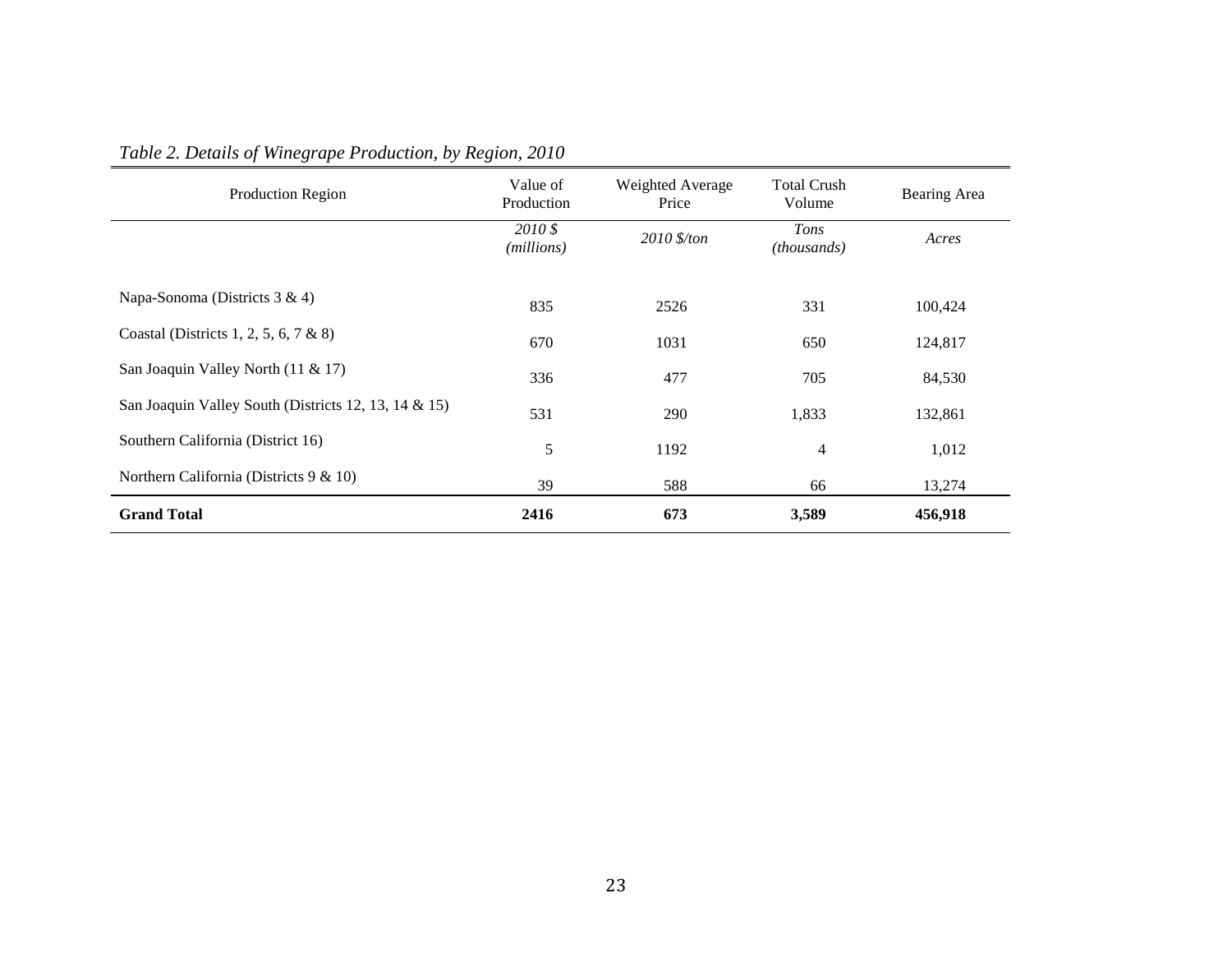| Fiscal Year                               | 1999-00 | 2000-01                  | 2001-02 | 2002-03 | 2003-04 | 2004-05 | 2005-06 | 2006-07 | 2007-08 | 2008-09 | 2009-10 | Total   |
|-------------------------------------------|---------|--------------------------|---------|---------|---------|---------|---------|---------|---------|---------|---------|---------|
|                                           |         |                          |         |         |         |         | \$ '000 |         |         |         |         |         |
| <b>Federal Government Funding</b>         |         |                          |         |         |         |         |         |         |         |         |         |         |
| <b>USDA APHIS Funds for</b>               | 360     |                          |         |         |         |         |         |         |         |         |         | 360     |
| Temecula                                  |         |                          |         |         |         |         |         |         |         |         |         |         |
| <b>USDA</b> Allocation for                |         | $\overline{\phantom{0}}$ | 8,500   | 17,500  | 22,119  | 23,003  | 24,079  | 24,079  | 23,013  | 23,175  | 22,983  | 188,451 |
| <b>APHIS &amp; CDFA</b>                   |         |                          |         |         |         |         |         |         |         |         |         |         |
| CCC Emergency Funds                       | 22,289  |                          | 8,714   | 8,770   | 5,182   |         |         |         |         |         |         | 44,955  |
| <b>USDA ARS &amp; CSREES</b>              | 100     | 2,700                    | 5,473   | 6,389   | 7,180   | 7,218   | 7,328   | 5,285   | 6,805   | 6,712   | 7,146   | 62,337  |
| <b>Funds for Research</b>                 |         |                          |         |         |         |         |         |         |         |         |         |         |
| Grapevine Loss Assistance                 |         | 7,140                    |         |         |         |         |         |         |         |         |         | 7,140   |
| Program                                   |         |                          |         |         |         |         |         |         |         |         |         |         |
| Total                                     | 22,749  | 9,840                    | 22,687  | 32,659  | 34,481  | 30,221  | 31,407  | 29,364  | 29,818  | 29,887  | 30,129  | 303,243 |
| <b>State and Local Government Funding</b> |         |                          |         |         |         |         |         |         |         |         |         |         |
| AB 1232 Funds for                         | 750     | 750                      | 750     |         |         |         |         |         |         |         |         | 2,250   |
| Research                                  |         |                          |         |         |         |         |         |         |         |         |         |         |
| SB 671 Allocation                         | 6,900   |                          |         |         |         |         |         |         |         |         |         | 6,900   |
| <b>State Budget Act</b>                   |         | 6,900                    | 8,288   | 6,401   | 6,408   | 4,408   | 4,341   | 4,500   | 4,549   | 4,089   | 3,721   | 53,605  |
| <b>UCR</b> Greenhouse                     | $\sim$  | $\overline{\phantom{a}}$ | 375     |         |         |         |         |         |         |         |         | 375     |
| City of Temecula                          | 125     |                          |         |         |         |         |         |         |         |         |         | 125     |
| Riverside County                          | 125     |                          |         |         |         |         |         |         |         |         |         | 125     |
| Napa County*                              |         |                          |         | 180     | 165     | 150     | 78      | 180     | 110     | 190     | 193     | 1,246   |
| Total                                     | 7,900   | 7,650                    | 9,413   | 6,581   | 6,573   | 4,558   | 4,419   | 4,680   | 4,659   | 4,279   | 3,915   | 64,626  |
| <b>Industry</b>                           |         |                          |         |         |         |         |         |         |         |         |         |         |
| <b>AVF Funds to Match AB</b>              | 250     | 250                      | 250     |         |         |         |         |         |         |         |         | 750     |
| 1232                                      |         |                          |         |         |         |         |         |         |         |         |         |         |
| Statewide Winegrape Ass*                  |         | $\overline{\phantom{a}}$ | 6,163   | 3,927   | 3,777   | 4,109   | 5,593   | 4,945   | 3,539   | 2,411   | 2,815   | 37,278  |
| Napa Cty Winegrape Ass*                   |         |                          | $\sim$  | 180     | 165     | 150     | 78      | 180     | 110     | 190     | 193     | 1,246   |
| Table Grape Pest Control                  |         |                          |         |         |         |         | 399     | 440     | 448     | 480     | 119     | 1,886   |
| District(s)***                            |         |                          |         |         |         |         |         |         |         |         |         |         |
| Other                                     |         |                          |         |         | 9       | 11      | 11      | 11      |         |         |         | 42      |
| Total                                     | 250     | 250                      | 6,413   | 4,107   | 3,950   | 4,270   | 6,081   | 5,576   | 4,097   | 3,082   | 3,127   | 41,202  |
| <b>Direct Funding Total</b>               | 30,899  | 17,740                   | 38,513  | 43,346  | 45,004  | 39,050  | 41,907  | 39,619  | 38,574  | 37,248  | 37,171  | 409,071 |

*Table 3. Funding for Pierce's Disease Activities, by California State Fiscal Year, 1999-2000 to 2009-2010*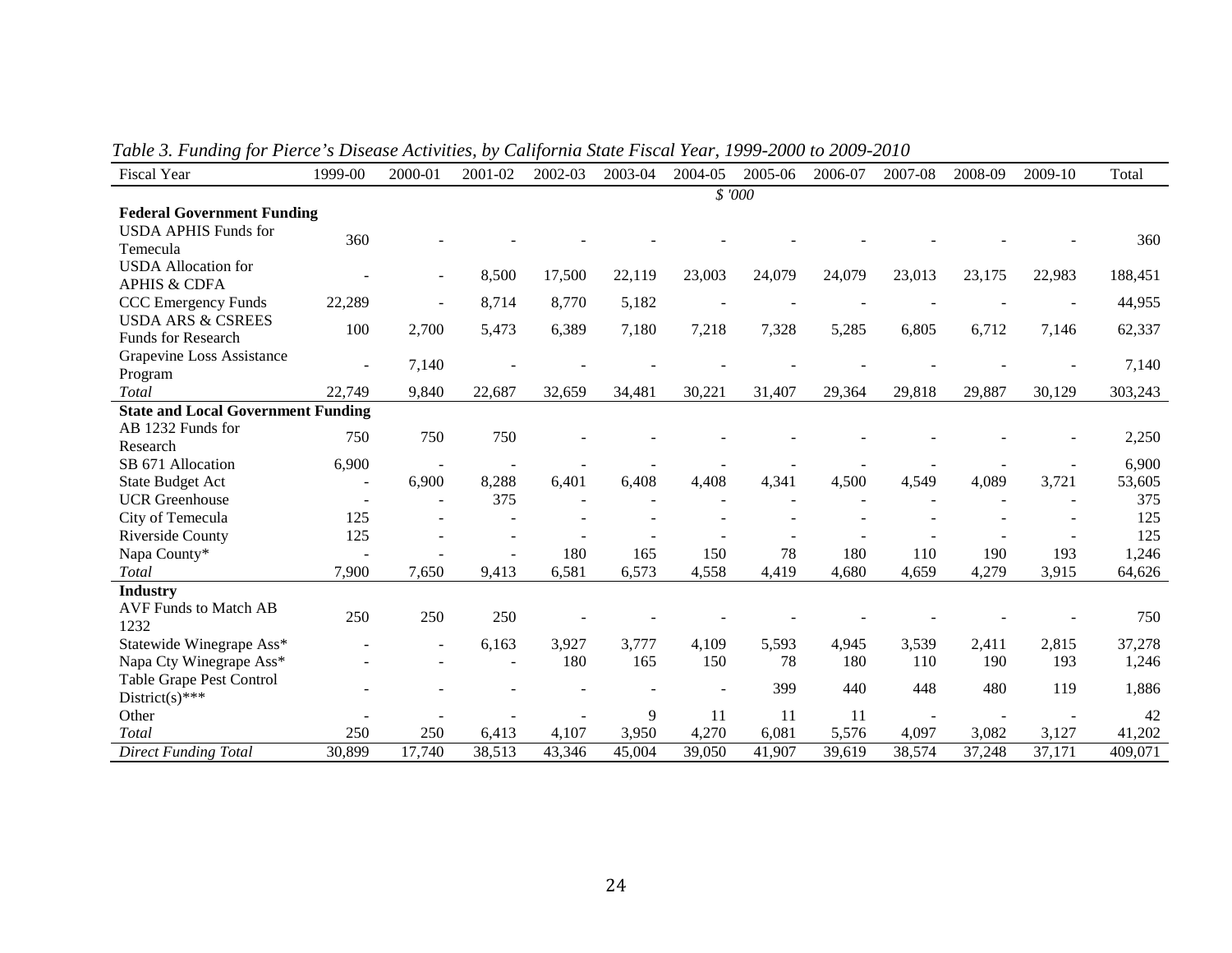*Table 3, cont'd*

| <b>Fiscal Year</b>              | 1999-00 | 2000-01 | 2001-02 | 2002-03 | 2003-04 | 2004-05 | 2005-06 | 2006-07 | 2007-08 | 2008-09 | 2009-10 | Total   |
|---------------------------------|---------|---------|---------|---------|---------|---------|---------|---------|---------|---------|---------|---------|
|                                 | \$ '000 |         |         |         |         |         |         |         |         |         |         |         |
| <b>In-Kind Services</b>         |         |         |         |         |         |         |         |         |         |         |         |         |
| <b>State Program Operations</b> | 250     | 250     | 250     | 250     | 250     | 250     | 250     | 250     | 250     | 250     | 250     | 2,750   |
| <b>State Research</b>           | 24      | 24      | 24      | 24      | 24      | 24      | 24      | 24      | 24      | 24      | 24      | 264     |
| Total                           | 274     | 274     | 274     | 274     | 274     | 274     | 274     | 274     | 274     | 274     | 274     | 3,014   |
| <b>Compliance Costs</b>         |         |         |         |         |         |         |         |         |         |         |         |         |
| Nursery Industry                | 4,000   | 7,800   | 8,900   | 8,800   | 10,400  | 9,800   | 9,300   | 9,900   | 8,400   | 7,200   | 6,800   | 91,300  |
| Citrus Industry                 |         | 1,175   | 2,350   | 3,525   | 3,525   | 3,525   | 3,525   | 3,525   | 3,525   | 3,525   | 3,525   | 31,725  |
| Grape Industry                  |         | 605     | 605     | 605     | 605     | 605     | 300     | 100     |         |         |         | 3,425   |
| Total                           | 4,000   | 9,580   | 11,855  | 12,930  | 14,530  | 13,930  | 13,125  | 13,525  | 11,925  | 10,725  | 10,325  | 126,450 |
| <b>Other Contributions</b>      |         |         |         |         |         |         |         |         |         |         |         |         |
| Industry & UC                   |         |         |         |         |         |         |         |         |         |         |         |         |
| Participation on State Task     | 150     | 210     | 210     | 210     | 210     | 210     | 210     | 210     | 210     | 210     | 210     | 2,250   |
| Forces, Boards, etc.            |         |         |         |         |         |         |         |         |         |         |         |         |
| Industry & UC                   |         |         |         |         |         |         |         |         |         |         |         |         |
| Participation on Local Task     | 50      | 68      | 68      | 68      | 34      | 34      | 34      | 34      | 34      | 34      | 34      | 489     |
| Forces                          |         |         |         |         |         |         |         |         |         |         |         |         |
| UC In-Kind                      | 250     | 250     | 250     | 250     | 250     | 250     | 250     | 250     | 250     | 250     | 250     | 2,750   |
| Total                           | 450     | 528     | 528     | 528     | 494     | 494     | 494     | 494     | 494     | 494     | 494     | 5,489   |
| In-Kind Funding and Other       | 4,724   | 10,382  | 12,657  | 13,732  | 15,298  | 14,698  | 13,893  | 14,293  | 12,693  | 11,493  | 11,093  | 134,953 |
| <b>Grand Total</b>              | 35,623  | 28,122  | 51,169  | 57,078  | 60,302  | 53,747  | 55,800  | 53,912  | 51,266  | 48,740  | 48,264  | 544,024 |

\* For PD/GWSS activities

\*\* Includes interest

\*\*\* Total Assessment, not 100% contributed to PD/GWSS activities.

The federal fiscal year runs from October 1 to September 30. The federal fiscal year is named as the year where most months occur (e.g. funds employed November 1, 2009 fall under federal fiscal year 2010). The state fiscal year runs from July 1 to June 30. The state fiscal year is named as both years (e.g. funds employed November 1, 2009 fall under state fiscal year only included the state fiscal year.

Figures include funding appropriated, collected, or allocated in that fiscal year, regardless of what fiscal year the funds were actually spent. Source: CDFA PDCP Funding for Pierce's Disease Activities and own calculations.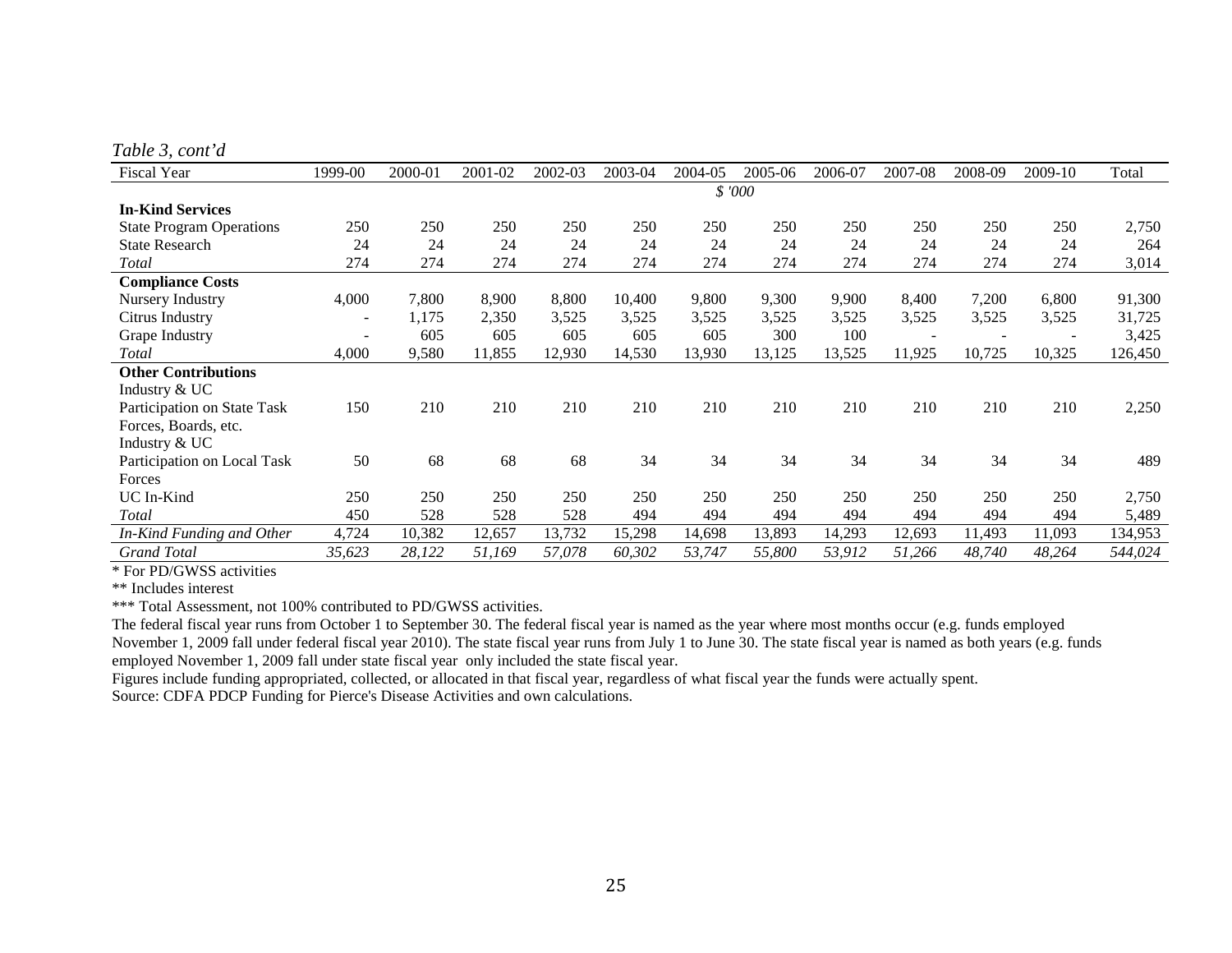| New Vine Planted in Year 1              |                |           |                       |          |                          |                       | Mature Vine                  | Net Loss                    |                             |  |
|-----------------------------------------|----------------|-----------|-----------------------|----------|--------------------------|-----------------------|------------------------------|-----------------------------|-----------------------------|--|
| Years after vine Establishment<br>death | Cost           | Yield     | Operating<br>Cost     |          | Net Revenue              |                       | Foregone Net Revenue         | <b>Current Cost</b>         | Discounted<br>Present Value |  |
|                                         | (1)            | (2)       | (3)                   | (4)      | $(5)=(4)/1,555$          | (6)                   | $(7)=(6)/1,555$              | $(8) = (7)+(1)-(5)$         | (9)                         |  |
|                                         | \$/Vine        | Tons/Acre | $\frac{\delta}{Area}$ | \$/Acre  | \$/Vine                  | $\frac{\delta}{Area}$ | $\frac{\delta}{\delta}$ Vine | <i><i><u>S/Vine</u></i></i> | \$/Vine                     |  |
| $\Omega$                                | $\blacksquare$ |           |                       |          | $\overline{\phantom{a}}$ | 10.827                | 6.96                         | 6.96                        | 6.96                        |  |
|                                         | 12.53          | 0.0       | $\theta$              | $\theta$ | $\overline{0}$           | 10.827                | 6.96                         | 19.49                       | 18.56                       |  |
| $\bigcap$                               | 1.42           | 0.0       |                       | $\Omega$ | $\Omega$                 | 10,827                | 6.96                         | 8.38                        | 7.61                        |  |
| 3                                       | 0.00           | 1.0       | 3,070                 | 108      | 0.07                     | 10.827                | 6.96                         | 6.89                        | 5.95                        |  |
| $\overline{4}$                          | 0.00           | 3.0       | 4,716                 | 4.819    | 3.10                     | 10.827                | 6.96                         | 3.86                        | 3.18                        |  |
| 5                                       | 0.00           | 5.0       | 5,064                 | 10,827   | 6.96                     | 10,827                | 6.96                         | 0.00                        | 0.00                        |  |
|                                         |                |           |                       |          |                          |                       |                              | <b>Total Loss</b>           | 42.26                       |  |

# *Table 4. District 4 Sample Calculation of Costs of Vine Loss, 2010*

Source: Authors' calculation based on (a) \$3,374.55/ton, (b) 1,555 vines/acre, and (c) 5% discount rate, using data from UC Cost and Return Studies.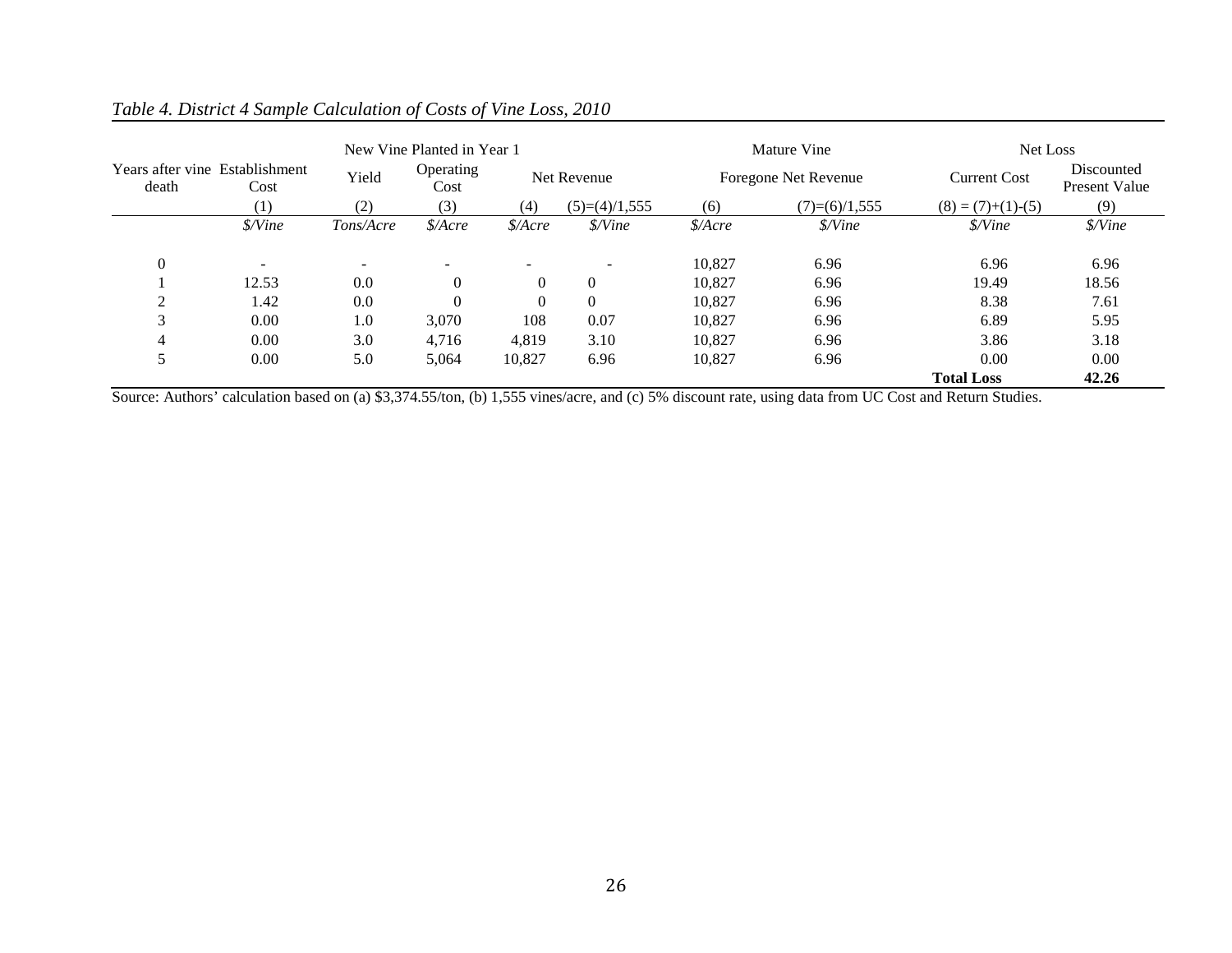| Type and Region                                      |                          | Bearing Area Value of Vines Lost to PD (\$ millions) |       |             |  |
|------------------------------------------------------|--------------------------|------------------------------------------------------|-------|-------------|--|
|                                                      | <b>Thousand</b><br>Acres | Low                                                  | High  | Most Likely |  |
| <b>Winegrapes</b>                                    |                          |                                                      |       |             |  |
| Napa-Sonoma (Districts 3 & 4)                        | 100.4                    | 13.0                                                 | 92.6  | 33.3        |  |
| Coastal (Districts 1, 2, 5, 6, 7 & 8)                | 124.8                    | 0.0                                                  | 29.0  | 6.5         |  |
| San Joaquin Valley North (11 & 17)                   | 84.5                     | 0.0                                                  | 4.2   | 2.1         |  |
| San Joaquin Valley South (Districts 12, 13, 14 & 15) | 132.9                    | 0.0                                                  | 12.6  | 4.4         |  |
| Southern California (District 16)                    | 1.0                      | 0.2                                                  | 1.2   | 0.6         |  |
| Northern California (Districts 9 & 10)               | 13.3                     | 0.0                                                  | 1.5   | 0.2         |  |
| Winegrapes Subtotal                                  | 456.9                    | 13.2                                                 | 141.1 | 47.0        |  |
| <b>Raisin Grapes</b>                                 |                          |                                                      |       |             |  |
| San Joaquin Valley South (Districts 12, 13, 14 & 15) | 200.2                    | 0.0                                                  | 6.6   | 3.0         |  |
| Southern California (District 16)                    | 1.1                      | 0.1                                                  | 0.3   | 0.1         |  |
| Raisin Grapes Subtotal                               | 201.4                    | 0.1                                                  | 6.9   | 3.1         |  |
| <b>Table Grapes</b>                                  |                          |                                                      |       |             |  |
| San Joaquin Valley (Districts 12, 13, 14)            | 71.5                     | 0.0                                                  | 12.0  | 3.5         |  |
| Southern California (Districts 15 & 16)              | 7.0                      | 1.0                                                  | 5.4   | 2.7         |  |
| <b>Table Grapes Subtotal</b>                         | 78.5                     | 1.0                                                  | 17.4  | 6.2         |  |
| <b>Grand Total</b>                                   | 736.8                    | 14.3                                                 | 165.5 | 56.3        |  |

# *Table 5. Expected Cost of Vine Losses, by Grape Type and Region, 2010*

Source: UC Davis Cost and Return Studies and authors' calculations.